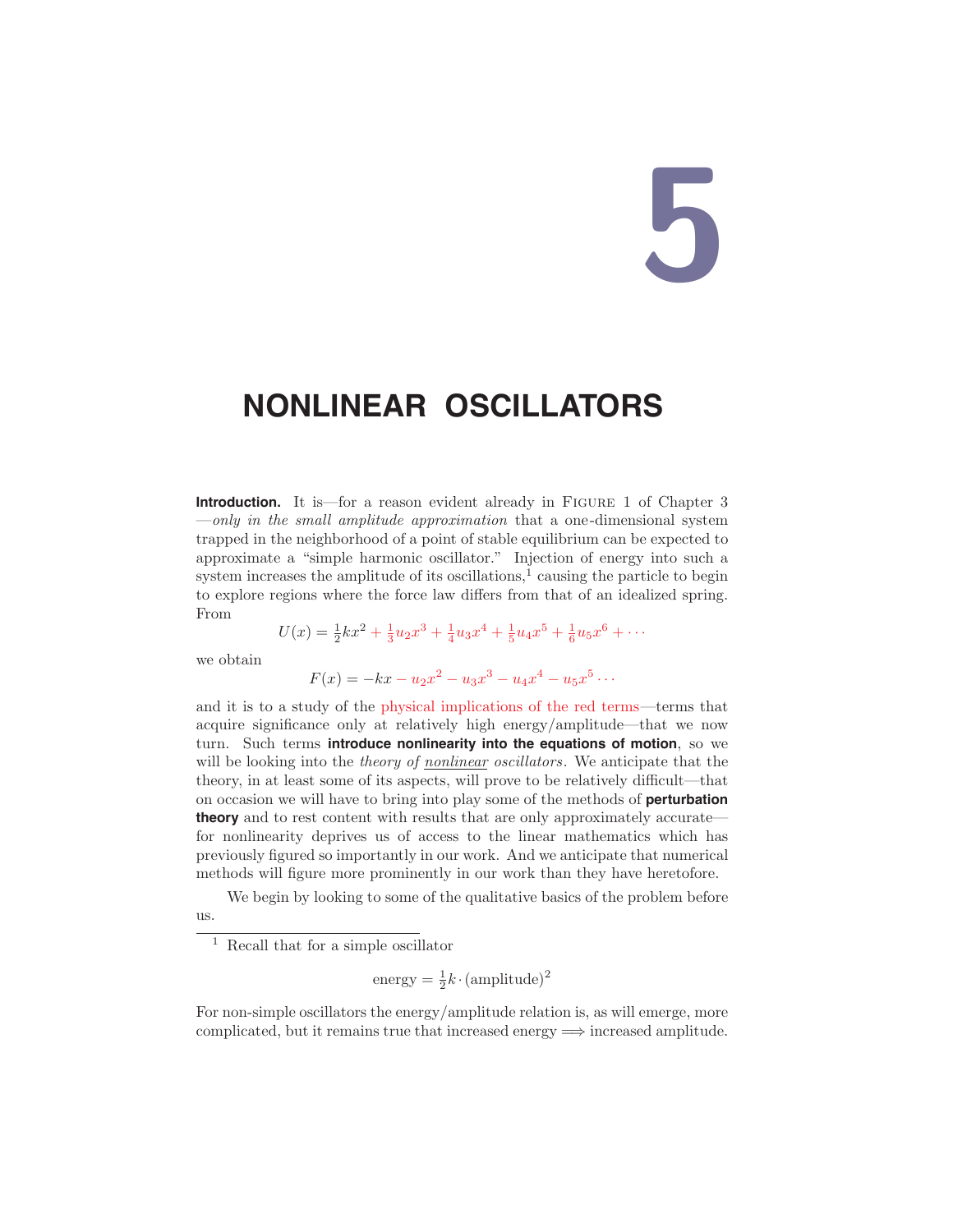**1. Qualitative basics.** We expect low-order nonlinearities to assume importance before those of higher order. In the simplest instance we have

$$
U(x) = \frac{1}{2}kx^2 + \frac{1}{3}u_2x^3
$$
 giving  $F(x) = -kx - u_2x^2$ 

which the most striking feature (FIGURE 1) is the asymmetry of the potential, which causes the non-harmonic part of the force to be directed always to the left (if  $u_2 > 0$ , and always to the right if  $u_2 < 0$ ). The situation is exposed most clearly when one looks (Figure 2) to the contours which the equations

energy 
$$
\frac{1}{2m}p^2 + U(x) = \text{constant}
$$

inscribe on phase space. In constructing the figure I have set  $\frac{1}{2m} = \frac{1}{2}k = 1$  and  $\frac{1}{3}u_2 = \frac{1}{4}.$ 

More interesting in some ways is the quartic case

$$
U(x) = \frac{1}{2}kx^2 + \frac{1}{4}u_3x^4
$$
 giving  $F(x) = -kx - u_3x^3$ 

(Bilaterally symmetric) scattering/escape are again features of the physics if  $u_3$  < 0 (see FIGURES 3 & 4), but more commonly encountered are cases with  $u_3 > 0$ , for which all states are spatially confined/oscillatory (FIGURE 5).

It will be appreciated that the potentials discussed above are in their own ways no less idealized that the harmonic potential  $U(x) = \frac{1}{2}kx^2$ , for they speak of forces that become ever stronger as one ventures into regions increasingly remote from the origin. Which—unless, perhaps, one is talking about "classical quarks"—is unphysical. In real-world physics one expects at large amplitude to have additional nonlinear corrections come into play, the net effect being that

$$
\lim_{x \to \pm \infty} \left[ F(x) = -U'(x) \right] = 0
$$

Look, for example to the case of a simple pendulum. The potential is

| $U(\theta) = mg\ell  1 - \cos \theta $           | : exactly                                                                                                           |
|--------------------------------------------------|---------------------------------------------------------------------------------------------------------------------|
| $\approx mg\ell\left[\frac{1}{2}\theta^2\right]$ | : in leading (harmonic) approximation                                                                               |
|                                                  | $\approx mg\ell\left[\frac{1}{2}\theta^2-\frac{1}{24}\theta^4\right]$ : harmonic approximation + quartic correction |

FIGURE 6 shows plainly that the quartic correction is useful only in a quite restricted energy range, and that it grossly misrepresents the large amplitude physics. Note also that in this instance  $U'(\theta)$  does not become asymptotically flat —not too surprisingly, for  $\theta$  refers not to linear separation but to an *angle*.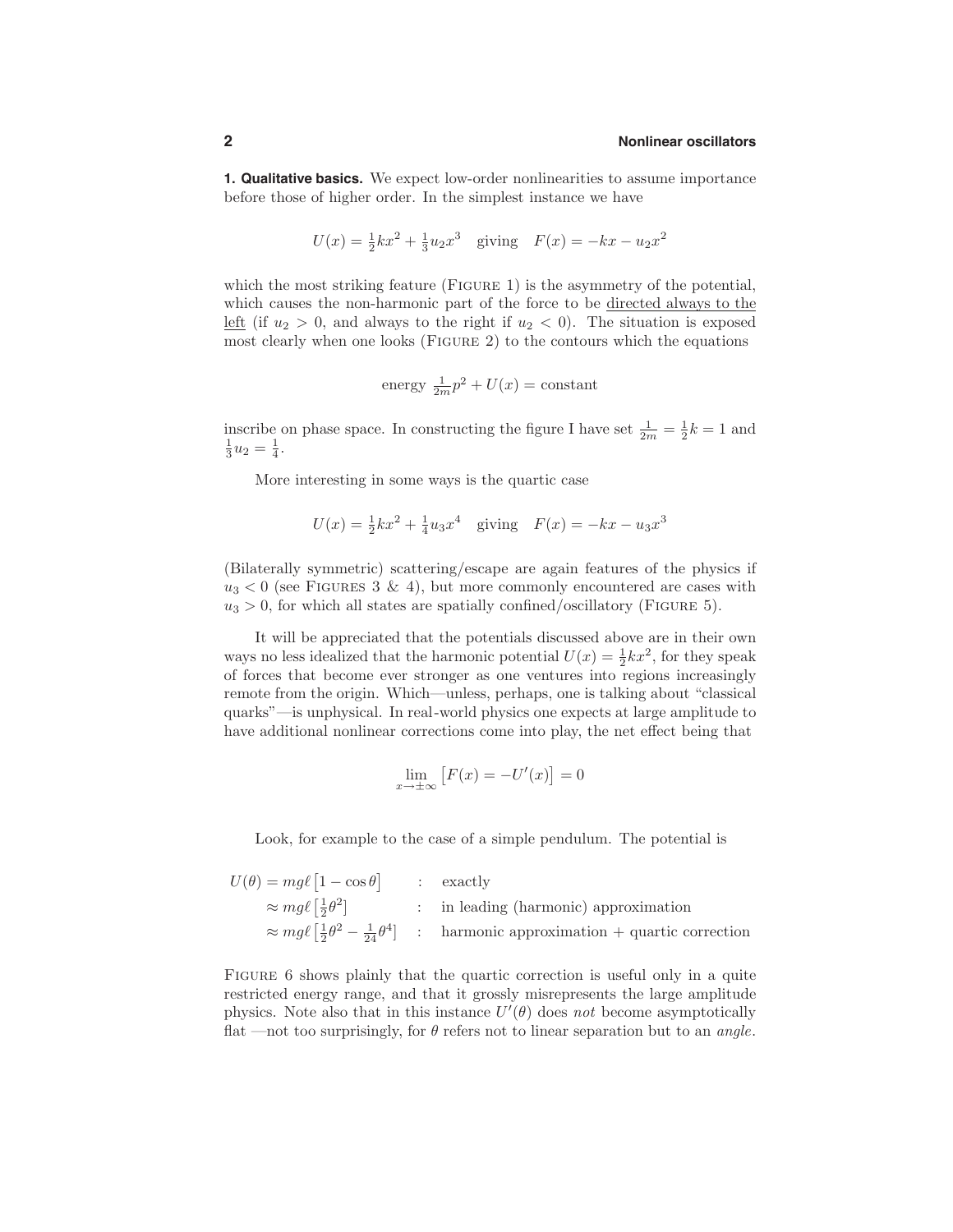

FIGURE 1: *Graph of the typical cubic potential*  $U(x) = x^2 + \frac{1}{4}x^3$ . Shown in red, for purposes of comparison, is the harmonic potential  $U(x) = x^2$ . The cubic potential is extremal at  $x = 0$  and  $x = -\frac{8}{3}$ . At the "top of the hill" it has value  $U(-\frac{8}{3}) = \frac{64}{27}$ . A particle with energy  $E > \frac{64}{27}$  is not confined to the neighborhood of the origin, but escapes to the left, traveling ever faster.



FIGURE 2: Implicit plot of  $E(p, x) = p^2 + \left[x^2 + \frac{1}{4}x^3\right]$ , inscribed on the phase plane. The red contour arises from setting  $E = \frac{64}{27}$ . Particles with energy  $E > \frac{64}{27}$  are scattered by the potential: they approach from the left, loop around the origin, exit to the left. Particles with energy  $E < \frac{64}{27}$  are of two types: those which approach from the left and are scattered back to the left before they get to the origin, and those which are trapped in the neighborhood of the origin.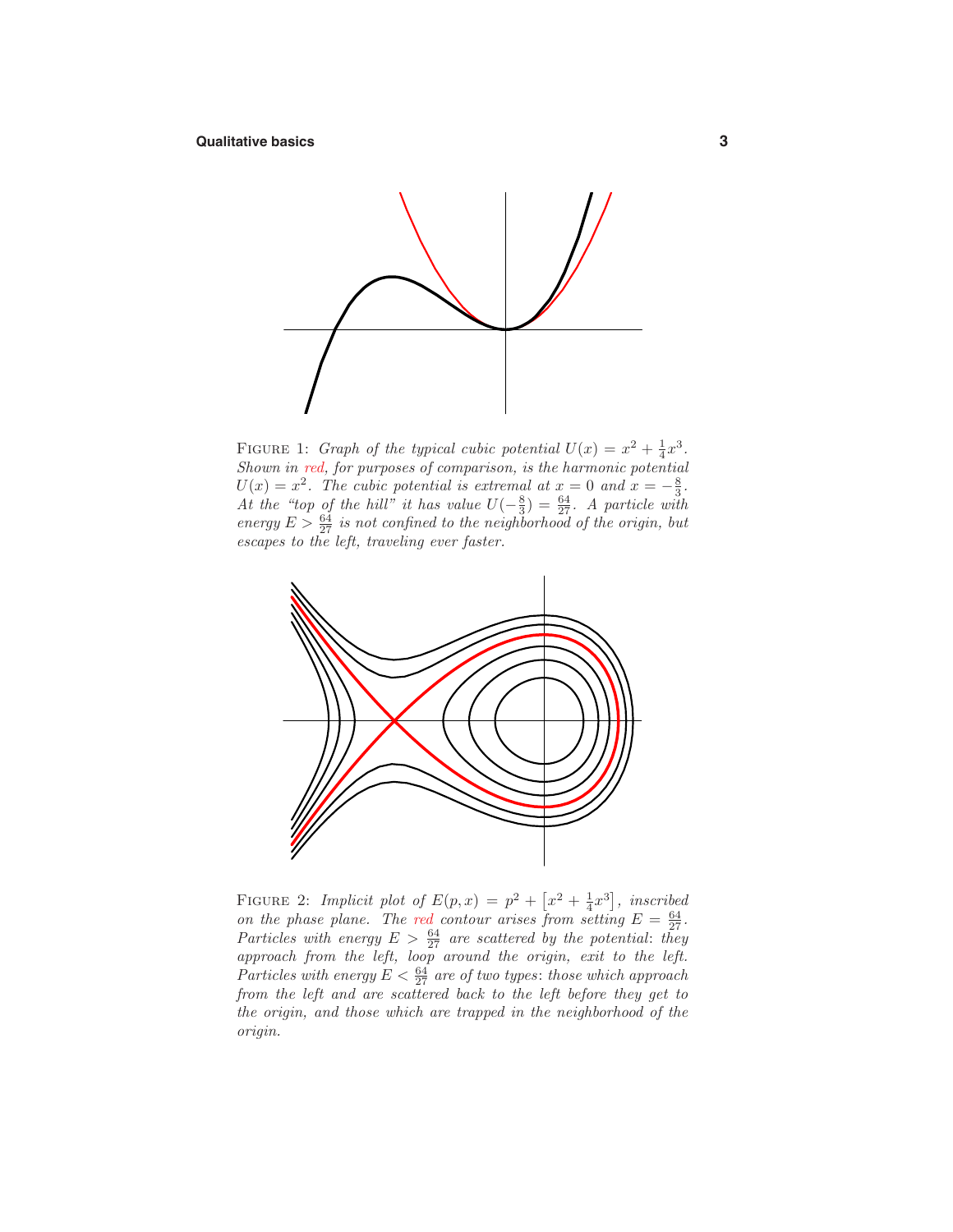

FIGURE 3: *Graph of the typical quartic potential*  $U(x) = x^2 - \frac{1}{4}x^4$ . Shown in red, for purposes of comparison, is the harmonic potential *U*(*x*) =  $x^2$ . The quartic potential is extremal at  $x = 0$  and  $x = \pm \sqrt{2}$ .  $U(x) = x^2$ . The quartic potential is extremal at  $x = 0$  and  $x = \pm \sqrt{2}$ .<br>At the "top of the hills" it has value  $U(\pm \sqrt{2}) = 1$ . Only particles with energy  $E < 1$  are confined to the neighborhood of the origin.



FIGURE 4: Implicit plot of  $E(p, x) = p^2 + \left[x^2 - \frac{1}{4}x^4\right]$ , inscribed on the phase plane. The red contour arises from setting  $E = 1$ . Particles with energy  $E > 1$  approach from the left (right), do a little jig near the origin, then continue to the right (left). Particles with energy  $E < 1$  are of two types: those which approach from the left (right) and are scattered back to the left (right) before they get to the origin, and those which are trapped in the neighborhood of the origin.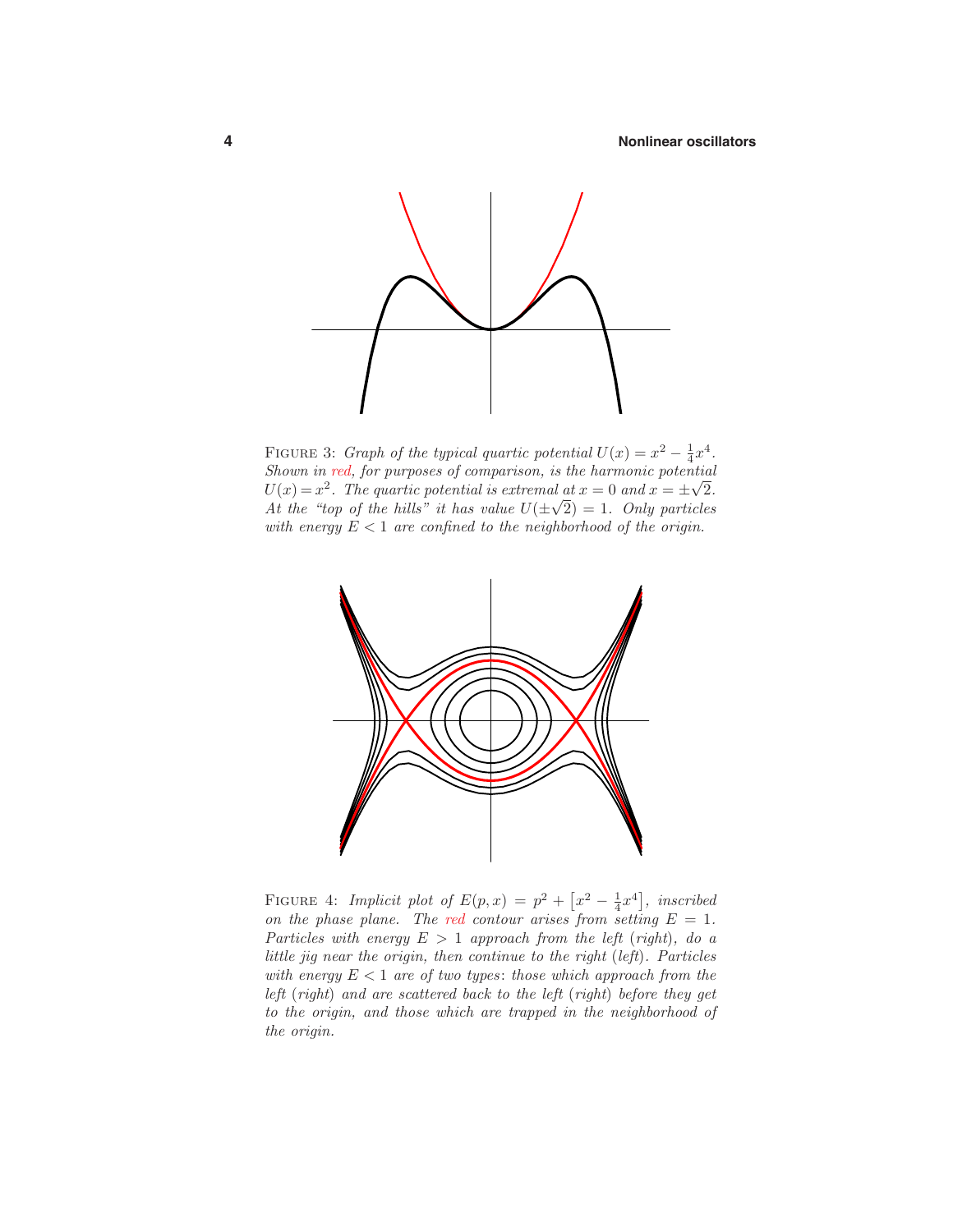

FIGURE 5: *Graph of the typical quartic potential*  $U(x) = x^2 + \frac{1}{20}x^4$ . Shown in red, for purposes of comparison, is the harmonic potential  $U(x) = x^2$ . In this case scattering does not occur: all orbits, however great the energy of the particle, are symmetrically bounded on left and right.



FIGURE 6: Shown in black is the exact pendulum potential  $U(\theta)$ , in red the small amplitude harmonic approximation to that potential, and in blue the harmonic potential with quartic correction. It is evident (see again page 2) that inclusion of the quartic correction is a useful refinement only if the amplitude/energy are not too large.

**2. Nonlinearity implies anharmonicity.** A mass point *m* moves within a potential well, as shown above. From energy conservation  $\frac{1}{2}m\dot{x}^2 + U(x) = E$  it follows that the time *dt* required for the particle to move from  $x$  to  $x + dx$  can be described

$$
dt = \frac{dx}{\sqrt{\frac{2}{m}\left[E - U(x)\right]}}
$$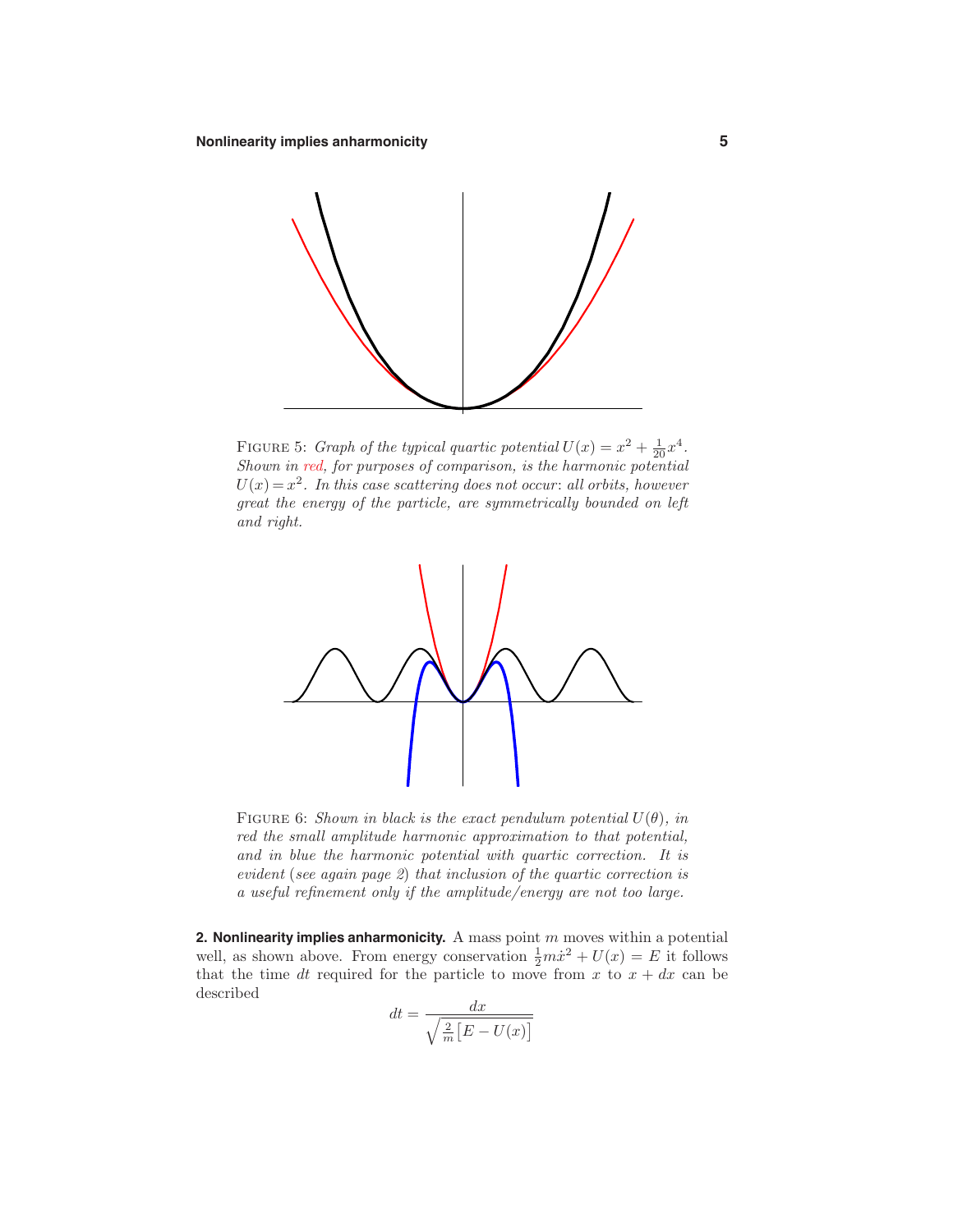

Figure 7: A mass point *m* moves with conserved energy *E* in the presence of the potential indicated by the red curve. Its motion is necessarily confined to the interval bounded by the **turning points** *a* and *b*, for outside of that interval one would have

kinetic energy  $= \frac{1}{2}m(\text{speed})^2 < 0$ 

which would force the speed to be  $\overline{imaginary}!$ 

The **time of flight** (or "transit time")

$$
x_0 \xrightarrow{\text{energy } E} x
$$

is given therefore by

$$
\mathfrak{T}_E(x_0 \longmapsto x) = \int_{x_0}^x \frac{1}{\sqrt{\frac{2}{m} \left[ E - U(y) \right]}} dy
$$

Such one-dimensional motion is necessarily periodic, with

period 
$$
\tau_E = 2\mathcal{T}_E(a \longmapsto b)
$$
  
=  $2 \int_a^b \frac{1}{\sqrt{\frac{2}{m} [E - U(y)]}} dy$  (1)

**EXAMPLE: Harmonic potential.** From the symmetry of the harmonic potential  $U(x) = \frac{1}{2}kx^2$  it follows that the turning points are symmetrically placed, at (let us say)  $\pm A$ . The energy is  $E = \frac{1}{2}kA^2$ , so we have

$$
\tau_E = 2 \int_{-A}^{+A} \frac{1}{\sqrt{\frac{k}{m} \left[ A^2 - y^2 \right]}} dy
$$
  
=  $\frac{2}{\omega} \int_{-1}^{+1} \frac{1}{\sqrt{1 - z^2}} dz$  with  $z = y/A$ ,  $\omega = \sqrt{k/m}$   
=  $\frac{2}{\omega}$  Arcsin(x) $\Big|_{-1}^{+1}$   
=  $2\pi/\omega$  for all values of A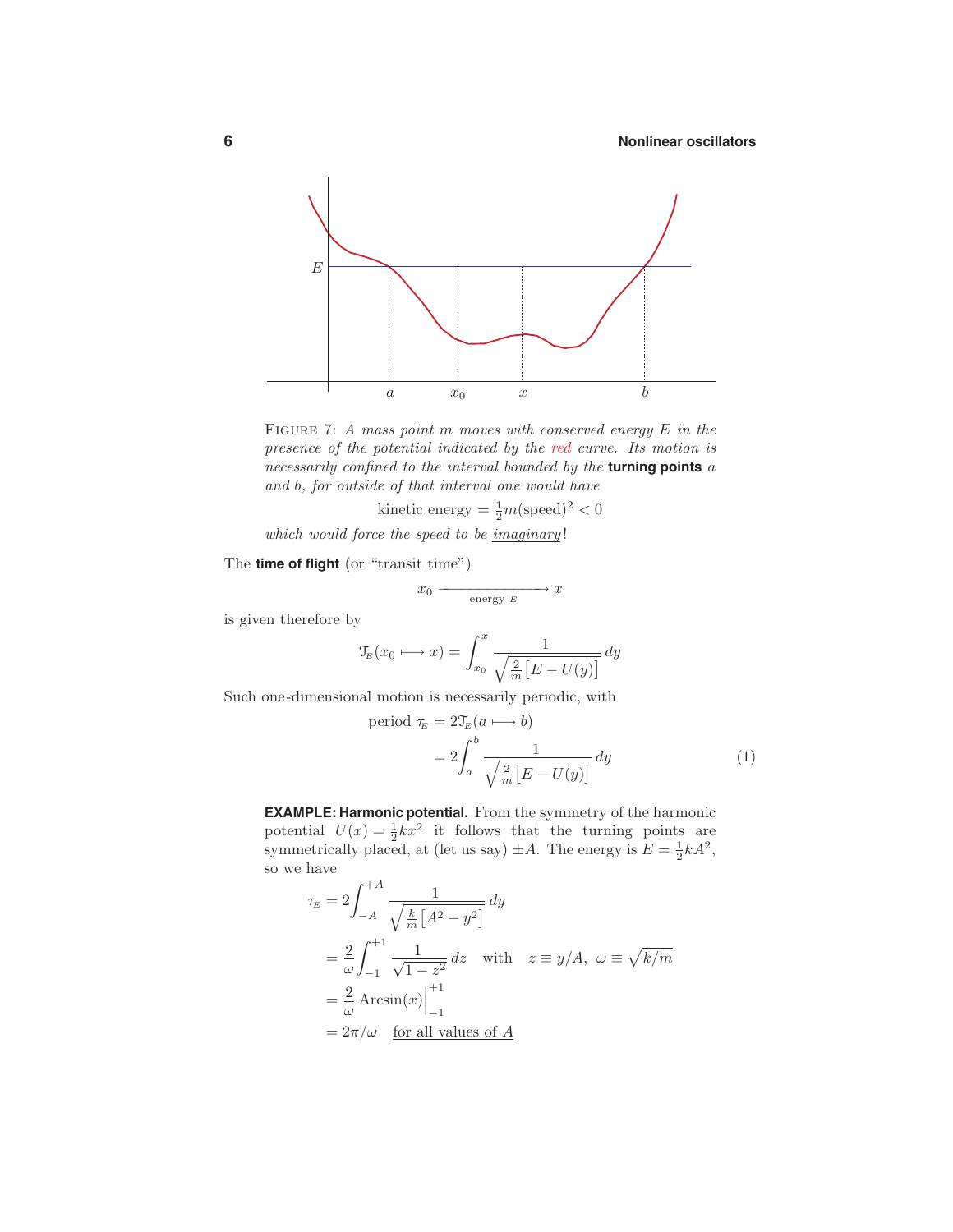# **Cubic perturbation 7**

This **energy-independence of the period** is a property special to the harmonic oscillator, and is in fact the reason that such oscillators are said to be "harmonic."

Look to the **dimensional analysis** of the situation. From  $U(x) = \frac{1}{2}kx^n$  we get  $[k] = M^1L^{2-n}T^{-2}$  so

$$
\tau = m^p k^q A^r
$$
 entails 
$$
\begin{cases} p+q = 0 \\ q(2-n) + r = 0 \\ -2q = 1 \end{cases}
$$

giving  $q = -\frac{1}{2}$ ,  $p = +\frac{1}{2}$ ,  $r = 1-\frac{1}{2}n$ :  $\tau$  will be <u>amplitude independent</u> only in the case  $n = \frac{1}{2}$ .

**EXAMPLE: General evenpower-law potential.** Here the potential is taken to have the form  $U(x) = \frac{1}{2}kx^n$  with *n* even (odd powers to not produce potential wells, so play no role in the present discussion). Arguing as before, we obtain

$$
\tau_{A,n} = \frac{4}{\sqrt{k/m}A^{\frac{n}{2}-1}} \int_0^1 \frac{1}{\sqrt{1-z^n}} \, dz
$$

The integrals lead, according to *Mathematica*, to ratios of gamma functions:

$$
\tau_{A,2} = \frac{1}{\sqrt{k/m}A^0} 2\pi.
$$
  
\n
$$
\tau_{A,4} = \frac{1}{\sqrt{k/m}A^1} 2\pi \cdot 0.834627
$$
  
\n
$$
\tau_{A,6} = \frac{1}{\sqrt{k/m}A^2} 2\pi \cdot 0.773064
$$
  
\n:  
\n:  
\n
$$
\tau_{A,n} = \frac{1}{\sqrt{k/m}A^{\frac{n}{2}-1}} 4\sqrt{\pi} \frac{\Gamma(1+\frac{1}{n})}{\Gamma(\frac{1}{2}+\frac{1}{n})}
$$

Heavy integration supplied the numerical details, but dimensional analysis was by itself powerful enough to supply the rest.

**3. Cubic perturbation.** We are concerned with one-dimensional systems that in the simplest instance<sup>2</sup> possess equations of motion of the form

$$
m\ddot{x} = -kx + \varepsilon(\text{nonlinear terms})
$$

In the preceding section we identified the condition that must prevail if the motion  $x(t)$  of the oscillator is to be periodic:  $x(t) = x(t+\tau)$ . And we discovered

<sup>2</sup> Later we will want to include terms that describe damping and harmonic stimulation.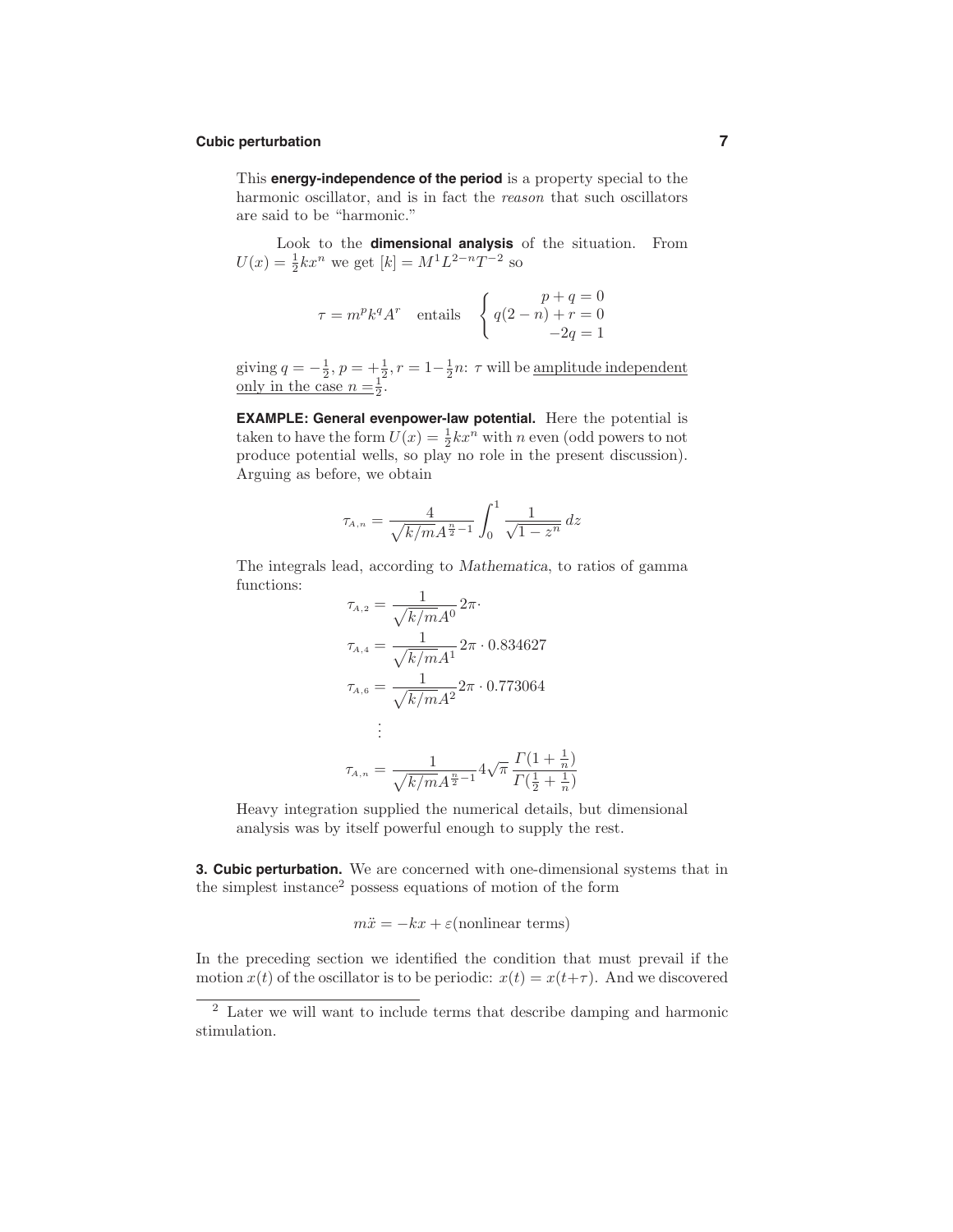how, in each individual periodic case, to compute the energy-dependent value of *τ* . The more interesting physics lives, however, in the finer details, and to glimpse those one must have in hand some representative solutions of the equations of motion. Partial information about those can be obtained analytical perturbation theory, but the computational detail tends to be so dense as to obscure the qualitative essence of the physics.<sup>3</sup> It is to avoid those tedious distractions that I will make heavy use of Mathematica's powerful numerical capabilities.

We will concern ourselves here with systems of the type

$$
U(x) = \frac{1}{2}kx^2 + \frac{1}{3}m\alpha x^3
$$

which yield

$$
\ddot{x} + \omega_0^2 x + \alpha x^2 = 0 \quad : \quad \omega_0^2 \equiv k/m
$$

To make a perturbation-theoretic approach feasible one would insist that  $\alpha \ll 1$ , but the numerical approach imposes no such restriction.<sup>4</sup> In the case  $k = m = 2$ ,  $\alpha = \frac{3}{8}$  we have  $U(x) = x^2 + \frac{1}{4}x^3$ , the case to which FIGURES 1 & 2 refer. The equation of motion becomes

$$
\ddot{x} + x + \frac{3}{8}x^2 = 0
$$

We will restrict our attention to cases in which  $x(0) = 0$ . Were we to set

initial kinetic energy = potential energy at top of the hill

we would have  $\dot{x}(0) = \sqrt{64/27} = 1.5396$ : the motion will be bounded/periodic if  $0 < \dot{x}(0) < 1.5396$ , but if  $\dot{x}(0) > 1.5396$  the particle will escape over the top of the potential hill at its first opportunity. Look now to Figure 8, which was constructed

```
harmonic=x[t]/.
 First[NDSolve[{x[t]+x[t]==0, x[0]==0, x
[0]==1.0},
x[t], {t, 0, 2π}]]
cubic050=x[t]/.
First[NDSolve[{x''[t]+x[t]+\frac{3}{8}x[t]<sup>2</sup>==0, x[0]==0, x'[0]==0.55},
x[t], {t, 0, 2π}]]
```

```
real part of (x + iy)^n \neq x^n unless n = 1
```
<sup>3</sup> See, for example, Chapter 7 in I. G. Main, Vibrations and waves in physics (3rd edition *1993*). One circumstance that complicates the analytical study of nonlinear differential equations stems from the elementary fact that if  $z = x + iy$ then

The powerful "complex variable trick" is thus rendered inapplicable. And, of course, we **lose the principle of superposition**, which is a grievous loss.

<sup>&</sup>lt;sup>4</sup> Note, however, that as  $\alpha$  increases the potential well becomes ever shallower, and the energy range that leads to periodic motion becomes ever narrower.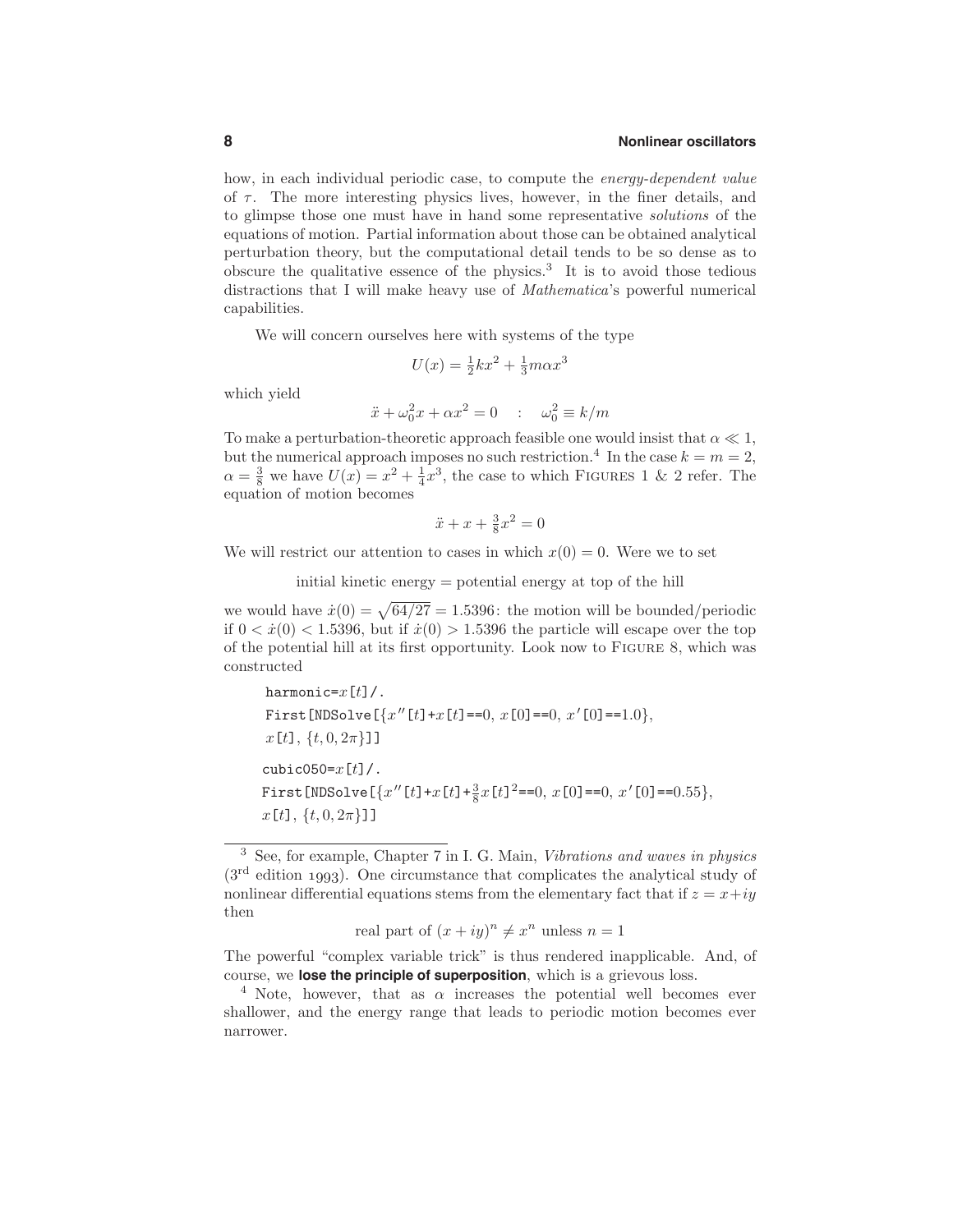

FIGURE 8: Motion of a mass  $m = 2$  in the presence of the cubically perturbed potential  $U(x) = x + \frac{1}{4}x^3$  shown in FIGURE 1. The initial velocities were taken to be  $\dot{x}(0) = 0.5, 1.0, 1.5$  (all less that the critical launch velocity  $\dot{x}_{\text{critical}}(0) = 1.5396$  and  $\dot{x}(0) = 1.55$ . In the latter (blue) instance the particle escapes. Notice that the positive excursions become shorter as they become more energetic as one might anticipate on the basis of the discussion in §2. But that trend is contradicted by the negative excursions, for the reason that particles of greater energy approach nearer to the top of the hill, where they move more slowly. The red curve shows typical motion in the absence of the cubic term.

cubic100, cubic150 and cubic155 are constructed similarly. Finally we command

Plot[Evaluate[{harmonic, cubid050m cubic100, cubic150, cubic155}],  $\{t, 0, 6\pi\}$ , PlotRange  $\rightarrow \{-4, 2\}$ , Ticks  $\rightarrow$  False,  $PlotStyle \rightarrow \{\{RGEColor[1,0,0],Thickness[0.006]\},\}$  ${RGEColor[0,0,0], Thickness[0.005]},$ {RGBColor[0,0,0],Thickness[0.005]},  ${RGEColor[0,0,0], Thickness[0.005]},$  ${RGEColor[0,0,1], Thickness[0.006]}\;$ 

Similar command sequences will be used to construct subsequent figures.

**4. Upturned quartic perturbation.** We turn now to systems of the type

$$
U(x) = \frac{1}{2}kx^2 + \frac{1}{4}m\alpha x^4 \quad : \quad \alpha \geqslant 0
$$

which yield

$$
\ddot{x} + \omega_0^2 x + \alpha x^3 = 0
$$

From the upturned symmetry  $U(x) = U(-x)$  of the potential it follows that the motion of the particle is invariably bounded by symmetrically-placed turning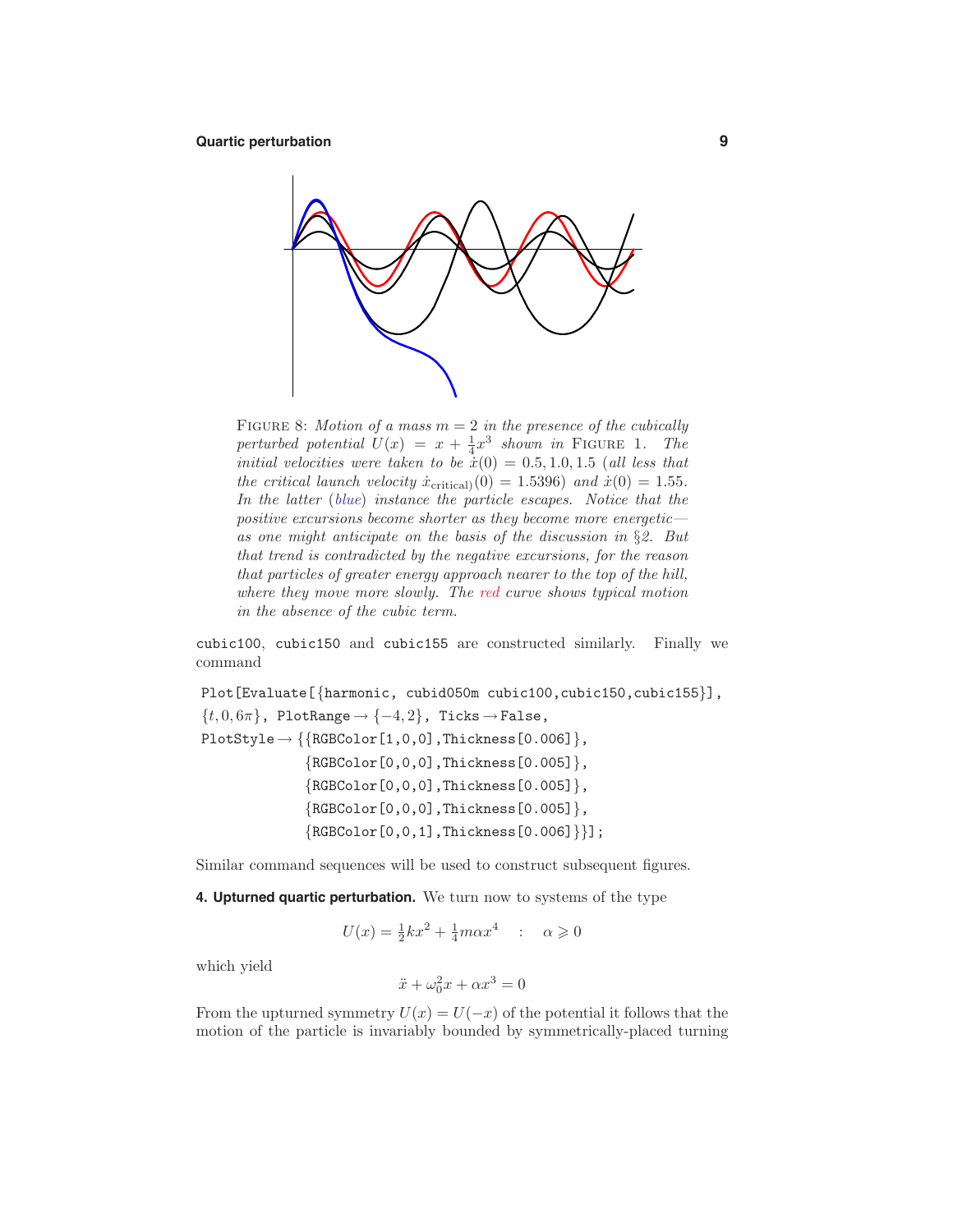

FIGURE 9: Graphs that result from (2) when  $x(0) = 0$  and the initial velocity is assigned the values  $\dot{x}(0) = 1.5, 2.0, 2.5, 3.0$ . The red curve is typical of those that result when the quartic perturbation is turned off. Note that increasing the energy decreases the period, consistently with our experience on page 7.

points  $\pm A$ , periodic  $x(t + \tau_A) = x(t)$ , and that  $x(t + \frac{1}{2}\tau_A) = -x(t)$ . If we set  $m = k = 2$  and  $\alpha = \frac{1}{10}$  the potential becomes that depicted in FIGURE 5 and the equation of motion becomes

$$
\ddot{x} + x + \frac{1}{10}x^3 = 0\tag{2}
$$

Numerically-generated solutions are shown in the preceding figure.

**PROBLEM 1**: Construct the modified figure that would result from introducing a linear damping term into (2):

$$
\ddot{x} + 2\gamma \dot{x} + x + \frac{1}{10}x^3 = 0
$$

Set  $2\gamma = \frac{1}{8}$ . And notice that, if we are going to abandon linearity anyway, it might be reasonable to look into the consequences of the **nonlinear damping** that would be achieved by inclusion of terms of the form  $\dot{x}^{\text{odd power}}$ . The physically important and much-studied **Rayleigh-van der Pohl equation**

$$
\ddot{x} + \omega_0^2 = \epsilon(\dot{x} - \frac{1}{3}\dot{x}^3)
$$

provides and example.

The energy of such an oscillator (assuming that  $x(0) = 0$ ) can be described

$$
E = \frac{1}{2}m[\dot{x}(0)]^2 = \frac{1}{2}kA^2[1 + \frac{1}{2}\tilde{\alpha}A^2] \quad : \quad \tilde{\alpha} \equiv \alpha/\omega_0^2 = m\alpha/k
$$

Returning with this information to (1) we obtain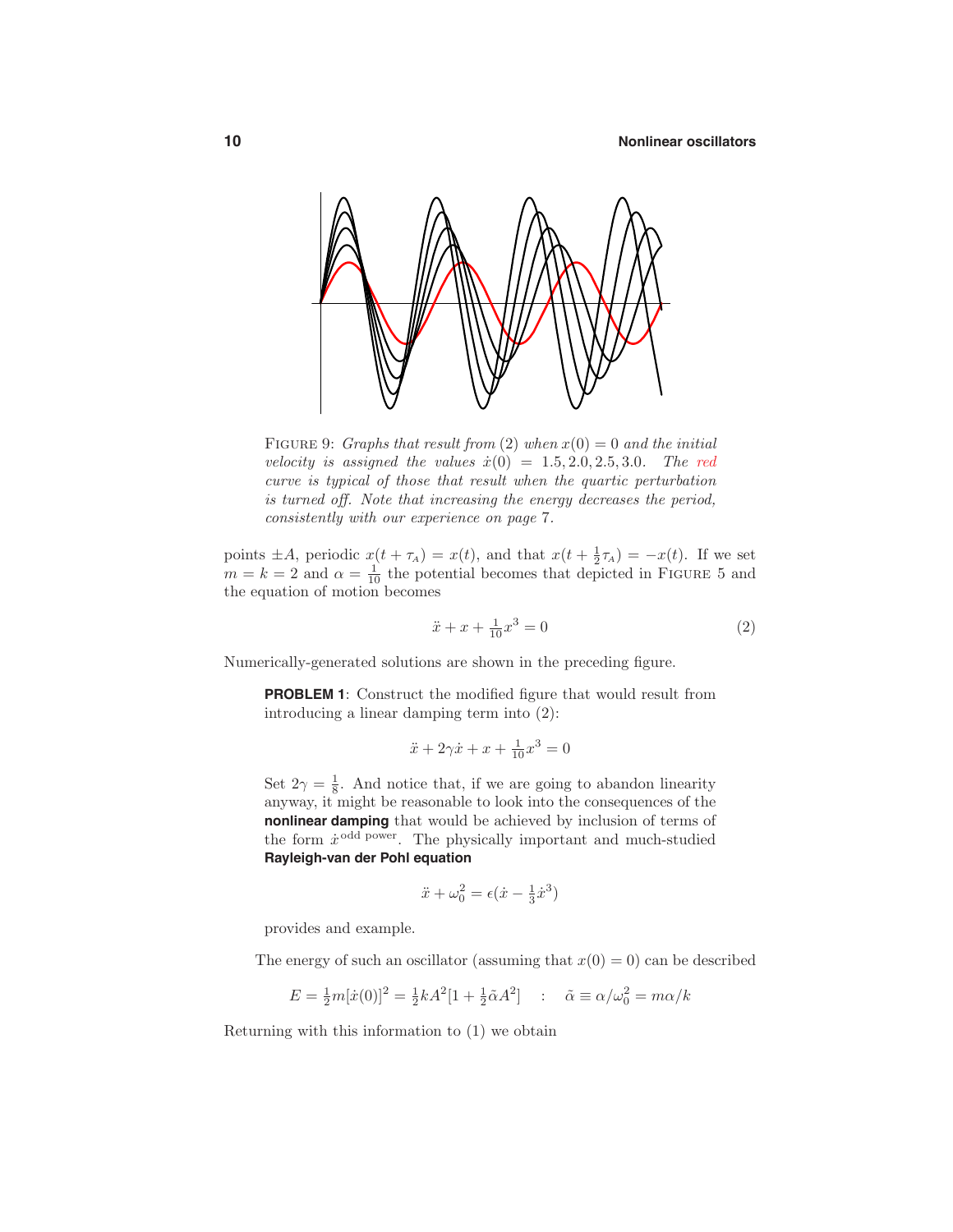#### **Quartic perturbation 11**

$$
\tau_A = 4 \int_0^A \frac{1}{\sqrt{\frac{2}{m} \left[ \frac{1}{2} k A^2 \left[ 1 + \frac{1}{2} \tilde{\alpha} A^2 \right] - \frac{1}{2} k y^2 \left[ 1 + \frac{1}{2} \tilde{\alpha} y^2 \right] \right]}} dy
$$
  
=  $\frac{4}{\omega_0} \int_0^1 \frac{1}{\sqrt{\left[ 1 + \beta \right] - z^2 \left[ 1 + \beta z^2 \right]}} dz$  :  $\beta = \frac{1}{2} \tilde{\alpha} A^2$ 

Using Series[ $interand, \{\beta, 0, 2\}$ ] to expand the integrand, then integrating term-wise, we find

$$
\tau_A = \frac{4}{\omega_0} \left\{ \frac{\pi}{2} - \frac{3\pi}{8} \beta + \frac{57\pi}{128} \beta^2 + \cdots \right\}
$$
  
=  $\tau_0 \left\{ 1 - \tilde{\alpha} \frac{3A^2}{8} + \tilde{\alpha}^2 \frac{57A^4}{256} + \cdots \right\} \quad : \quad \tau_0 \equiv 2\pi/\omega_0$ 

which—it is reassuring to observe—does assume the correct value at  $\alpha = 0$ , and does show the correct diminishing trend when  $\alpha$  is small. By algebraic inversion

$$
\omega_A \equiv 2\pi/\tau_A \n= \omega_0 \left\{ 1 + \alpha \frac{3}{8} (A/\omega_0)^2 - \alpha^2 \frac{21}{256} (A/\omega_0)^4 + \cdots \right\} \n= \omega_0 + \omega_1 + \omega_2 + \cdots
$$
\n(3)

It might appear on casual inspection that Figure 9 refers to functions of the form  $x(t) = A \sin \omega_A t$ . But such functions clearly do not satisfy (2). We are led therefore to contemplate solutions of the form<sup>5</sup>

$$
x(t) = a_1 \sin \omega_A t + a_3 \sin 3\omega_A t + a_5 \sin 5\omega_A t + \cdots \tag{4}
$$

and to have  $A = a_1 - a_3 + a_5 - a_7 + \cdots$ . To lend detailed substance to those anticipatory remarks one turns to perturbation theory.

Perturbation theories—whatever the context in which they are encountered (celestial mechanics, quantum mechanics, *...*)—entail chains of calculation that can invariably be organized in a variety of distinct ways, each with its own advantages/disadvantages. A. H. Nayfeh & D. T. Mook, in their splendid monograph, $6$  treat no fewer than four distinct variants of the perturbation

Plot[{Sin[t], Sin[3t, Sin[t]+ <sup>1</sup> <sup>10</sup> Sin[3t]}, {t,0,2*π*}];

and

$$
\text{Plot}[\{\sin[\text{t}], \, \sin[\text{2t}, \, \sin[\text{t}] + \frac{1}{10}\sin[\text{2t}]\}, \, {\text{t},0,2\pi}\};
$$

<sup>6</sup> Nonlinear Oscillations (*1979*), §2.3, pages 50–61.

<sup>5</sup> Even terms are excluded on the ground that their presence would violate the requirement that the resulting curves be *symmetrical with respect to their* extrema: compare the figures that result from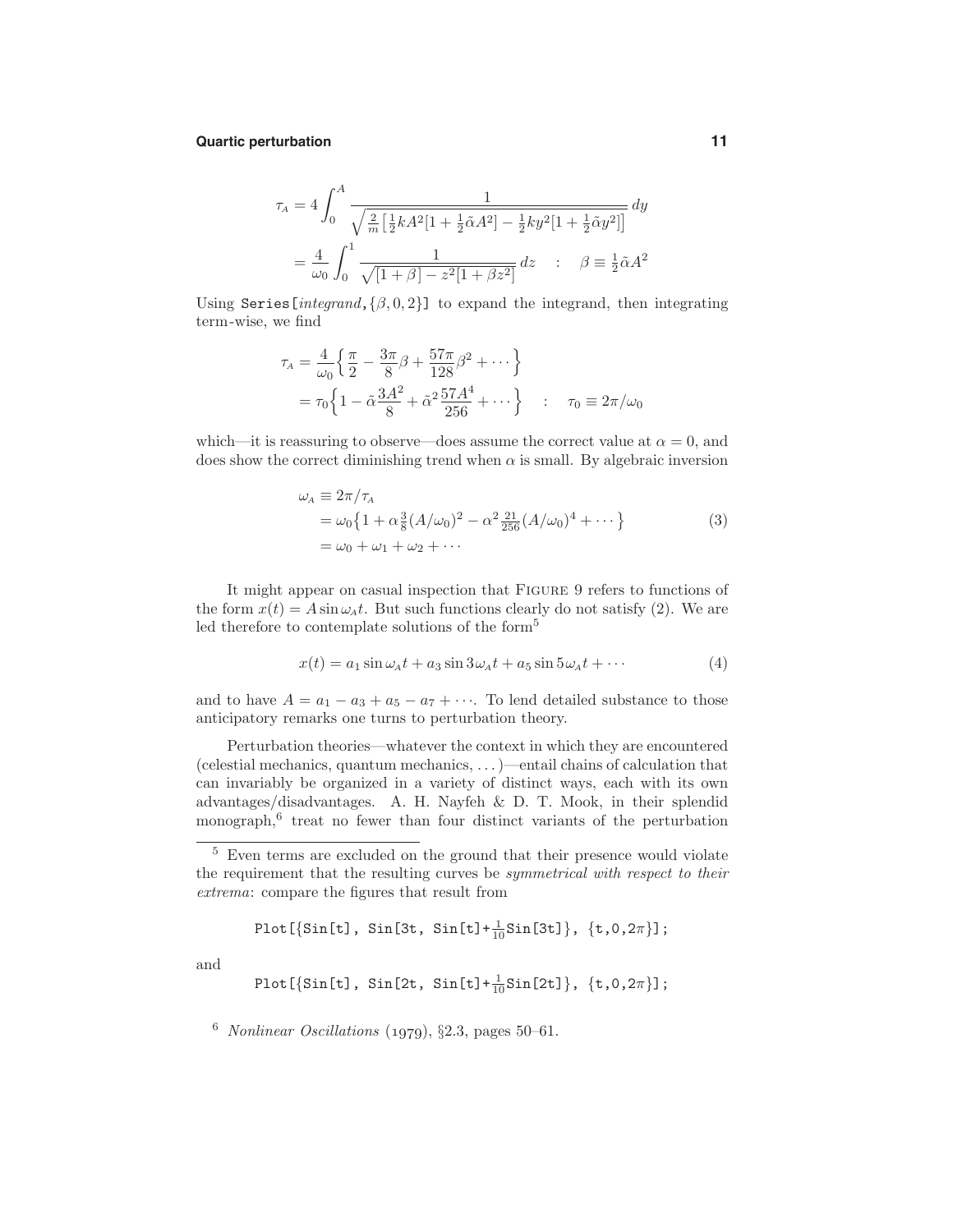theory of nonlinear one-dimensional oscillators. The following discussion is based upon a method developed by A. Lindstedt  $&$  H. Poincaré.

**4. Perturbation theory of an oscillator with quartic nonlinearity.** To gain leverage on the problem we in place of  $\ddot{x} + \omega_0^2 x + \alpha x^3 = 0$  write

$$
\ddot{x} + \omega_0^2 x + \epsilon \alpha x^3 = 0 \tag{5}
$$

which smoothly interpolates between the problem of interest  $(\epsilon = 1)$  and its linear companion ( $\epsilon = 0$ ). We have interest in periodic functions of

$$
s\equiv \omega t
$$

so will write

$$
x(t) = z(s)
$$
 which entails  $\ddot{x}(t) = \omega^2 z''(s)$ 

And—with the figure in mind—we declare ourselves to be interested only in functions that conform to the initial condition  $x(0) = z(0) = 0$ .

The equation of motion now reads

$$
\omega^2 \cdot z'' + \omega_0^2 z + \epsilon \alpha z^3 = 0
$$

Into this we introduce

$$
\omega = \omega_0 + \epsilon \omega_1 + \epsilon^2 \omega_2 + \cdots
$$
  

$$
z = z_0 + \epsilon z_1 + \epsilon^2 z_2 + \cdots
$$

expand and set the terms of order  $\epsilon^0$ , of order  $\epsilon^1$ , of order  $\epsilon^2$ ,... separately equal to zero. This gives

$$
\omega_0^2 \big[ z_0'' + z_0 \big] = 0 \tag{6.0}
$$

$$
\omega_0^2 \left[ z_1'' + z_1 \right] = -2\omega_0 \omega_1 z_0'' - \alpha z_0^3 \tag{6.1}
$$

$$
\omega_0^2 \left[ z_2'' + z_2 \right] = -2\omega_0 \omega_1 z_1'' - (\omega_1^2 + 2\omega_0 \omega_2) z_0'' - 3\alpha z_0^2 z_1 \tag{6.2}
$$
  
...

which we undertake to solve serially. From  $(6.0)$  and our declared initial condition (which will be enforced at each individual step of the procedure) we have

$$
z_0(s) = A\sin(s) \tag{7.0}
$$

Proceeding with that information to (6.1) we have

$$
\omega_0^2[z_1'' + z_1] = 2\omega_0\omega_1 A \sin s - \alpha A^3 \sin^3 s
$$

which when solved (use DSolve) subject to the condition  $z(0) = 0$  gives

$$
z_1(s) = C_1 \sin s + (\text{six terms of the form } \cos ps \sin qs)
$$

$$
+\underbrace{s\cdot\frac{[12\alpha\mathcal{A}^2-32\omega_0\omega_1]}{32\omega_0^2}a_0\cos s}
$$

"secular term"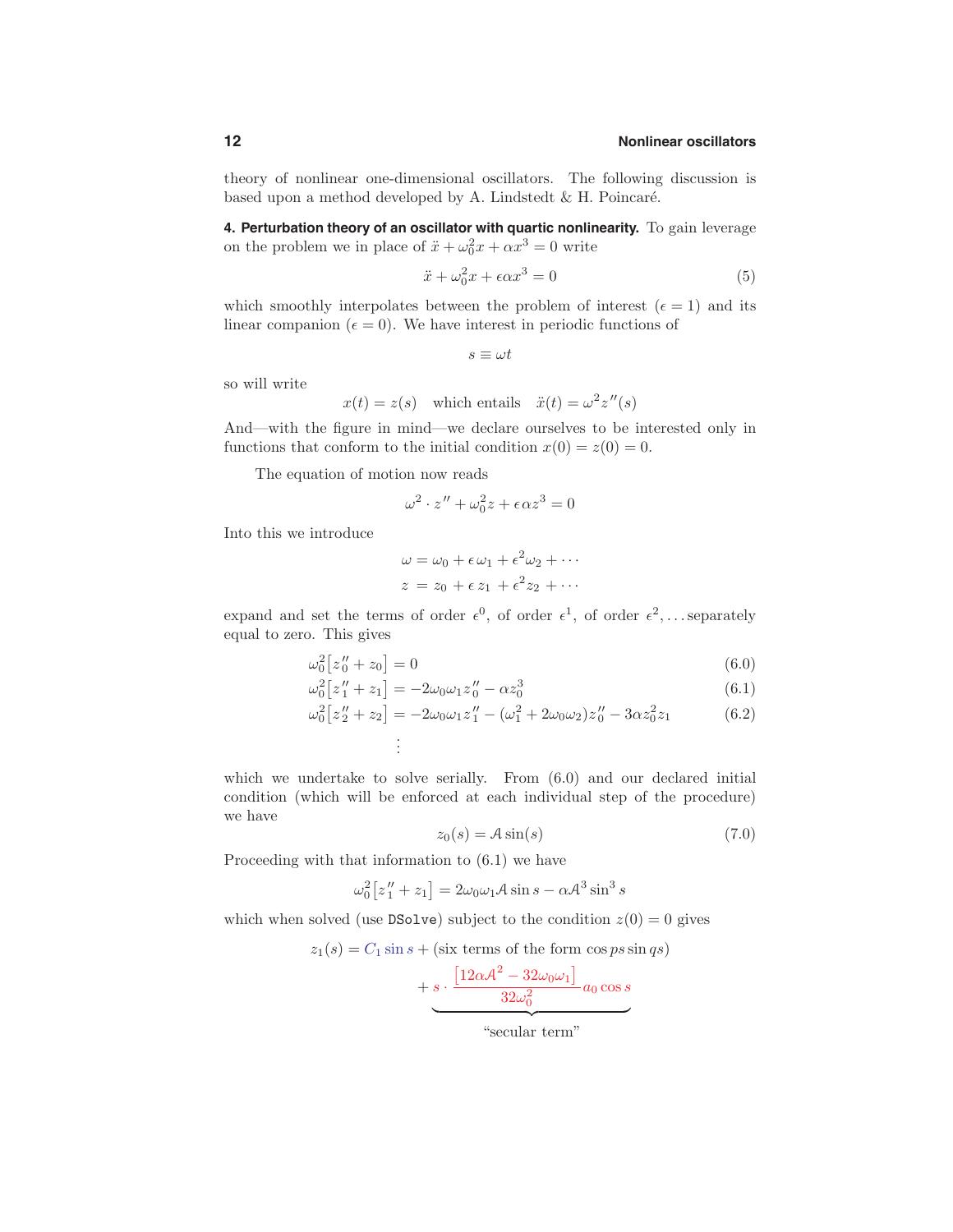# **Lindstedt-Poincaré perturbation theory 13**

Here  $C_1$  is a constant of integration which we set equal to zero on the grounds that it would otherwise bring into play a term redundant with  $z_0(s)$ . The so-called **secular term**, if allowed to remain, **would violate periodicity**: to kill it we set

$$
\omega_1 = \alpha \omega_0 \frac{3}{8} (\mathcal{A}/\omega_0)^2 \tag{8.1}
$$

Next we use  $(8.1)$  to eliminate all reference to  $\omega_1$  and, proceeding one term at a time, we TrigReduce each of the cos *ps* sin *qs* terms (this is accomplished by highlighting such a term and then hitting the TrigReduce button on the AlgebraicManipulation palette). Grouping similar terms, we obtain finally

$$
z_1(s) = -\alpha \mathcal{A} (\mathcal{A}/\omega_0)^2 \left[ \frac{1}{32} \sin s + \frac{1}{32} \sin 3s \right]
$$
 (7.1)

which, as we readily verify, is in fact a particular solution of  $(6.1)$ .

Next we introduce  $(7.1)$ ,  $(8.1)$  and  $(7.2)$  into  $(6.2)$  and proceed exactly as before: we set the new constant of integration equal to zero (for the same reason as before) and to kill the

new secular term = 
$$
-s \cdot \frac{2\mathcal{A}[21\alpha^2\mathcal{A}^4 + 256\omega_0^3\omega_2]}{512\omega_0^4} \cos s
$$

we set

$$
\omega_2 = -\alpha^2 \omega_0 \frac{21}{512} (\mathcal{A}/\omega_0)^4 \tag{8.2}
$$

Thus are we led finally (after the familiar TrigReduce procedure) to

$$
z_2(s) = \alpha^2 \mathcal{A} (\mathcal{A}/\omega_0)^4 \left[ \frac{21}{1024} \sin s + \frac{3}{128} \sin 3s + \frac{1}{1024} \sin 5s \right]
$$
(7.2)

which, as we readily verify, is in fact a particular solution of  $(6.2)$ .

We now set  $\epsilon$ —which has done its work—equal to unity<sup>7</sup> and have

$$
x(t) = A \left\{ \sin(\omega t) - \alpha (A/\omega_0)^2 \left[ \frac{1}{32} \sin \omega t + \frac{1}{32} \sin 3\omega t \right] + \alpha^2 (A/\omega_0)^4 \left[ \frac{21}{1024} \sin \omega t + \frac{3}{128} \sin 3\omega t + \frac{1}{1024} \sin 5\omega t \right] + \cdots \right\}
$$
(9.1)

with

$$
\omega = \omega_0 \left[ 1 + \alpha \frac{3}{8} (\mathcal{A}/\omega_0)^2 - \alpha^2 \frac{21}{512} (\mathcal{A}/\omega_0)^4 + \cdots \right] \tag{9.2}
$$

The latter equation is, is will be noticed, in precise agreement with (3), which was derived by other means. Or would be if we could identify A with the

<sup>7</sup> Our results remain valid/useful when looked upon as expansions in powers of the small parameter  $\alpha$ . If the quartic adjustment of our harmonic potential were in fact not "weak," if it were too large to be treated as a "perturbation," then we would have to adopt an altogether different (numerical?) mode of analysis.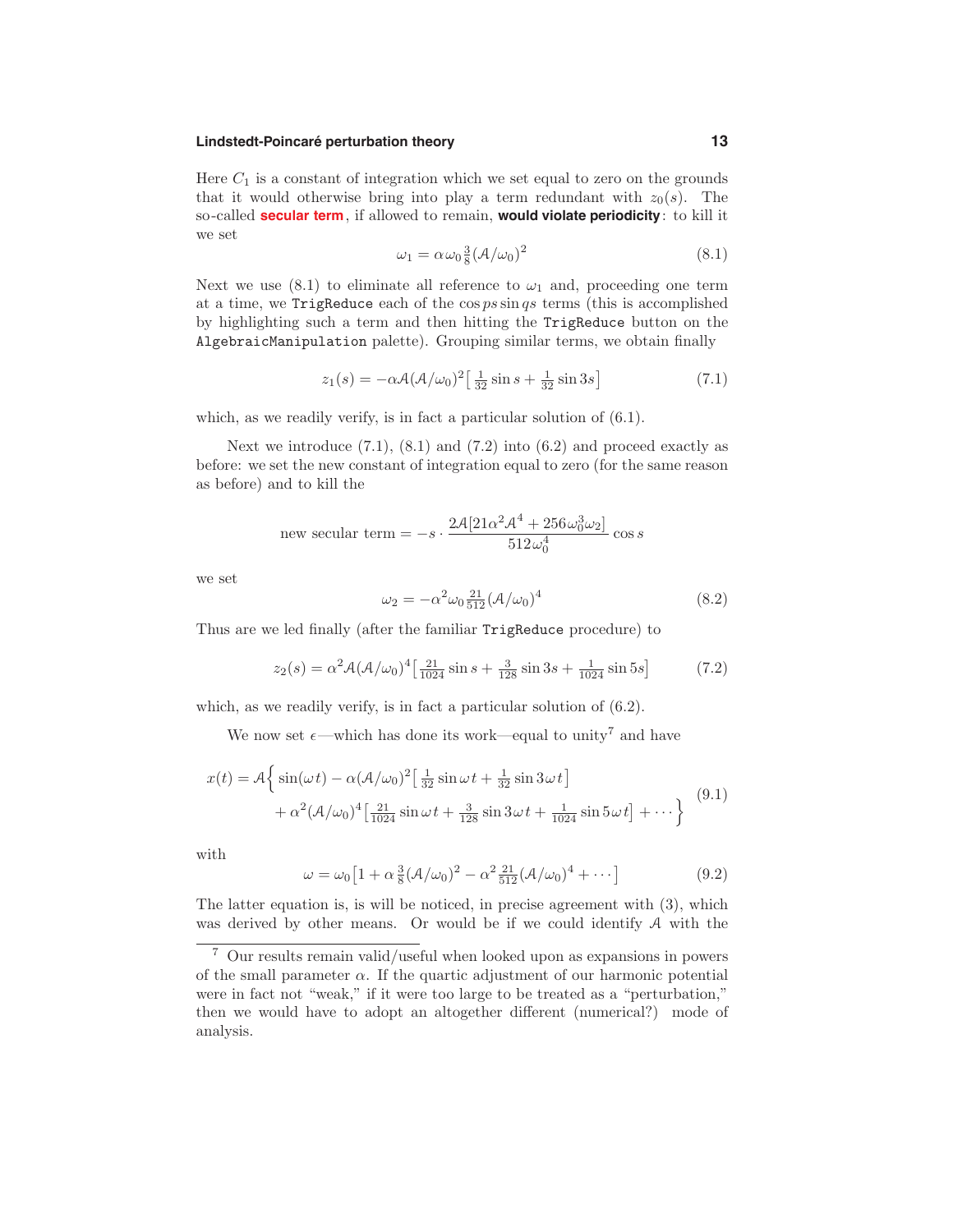amplitude *A*. Equation (9.1) describes, however a periodic function with

amplitude 
$$
A = x(\frac{\pi}{2})
$$
  
=  $A[1 - \alpha^2 \frac{1}{512} (\mathcal{A}/\omega_0)^4 + \cdots]$ 

Returning with this information—note the absence of a term of order  $\alpha^1$ —to  $(3)$  we recover  $(9.2)$ , which is to say:  $(3)$  and  $(9.2)$  are in precise agreement through terms of second order in  $\alpha$ , which is all the agreement we can ask for, since that is the order in which we have been working.

How well have we done? If we assign to  $m, k, \omega_0$  and  $\alpha$  the values  $(m = k = 2, \omega_0 = 1, \alpha = \frac{1}{10})$  that were used to construct FIGURE 9 then (9.1) becomes

$$
x(t) = A \left\{ \sin(t) - \frac{1}{10} A^2 \left[ \frac{1}{32} \sin t + \frac{1}{32} \sin 3t \right] + \frac{1}{100} A^4 \left[ \frac{21}{1024} \sin t + \frac{3}{128} \sin 3t + \frac{1}{1024} \sin 5t \right] + \cdots \right\}
$$

And if we assign to *A* the values 1.42884, 1.84835, 2.23607 and 2.59484 that by  $\dot{x}(0) = \sqrt{\frac{2}{m} \left[\frac{1}{2}kA^2 + \frac{1}{4}m\alpha A^4\right]}$  correspond to  $\dot{x}(0) = 1.5, 2.0, 2.5$  and 3.0, and if finally we superimpose graphs of the resulting functions  $x(t)$  upon a duplicate of Figure 9, we obtain Figure 10, the seeming implication being that we have done very well indeed!



FIGURE 10: Superimposed here upon a red and blue copy of FIGURE 9 —which was produced by numerical analysis—are graphs of the corresponding of the instances of the  $x(t)$  of  $(9.1)$ , which was obtained by  $2<sup>nd</sup>$  order perturbation theory.

Perturbation theory—here as always, whatever the field of application—is invariably computationally challenging, if carried to higher than leading order. But the computations are of a sort that can readily delegated to *Mathematica*, and that could be accomplished effortlessly by special purpose program if one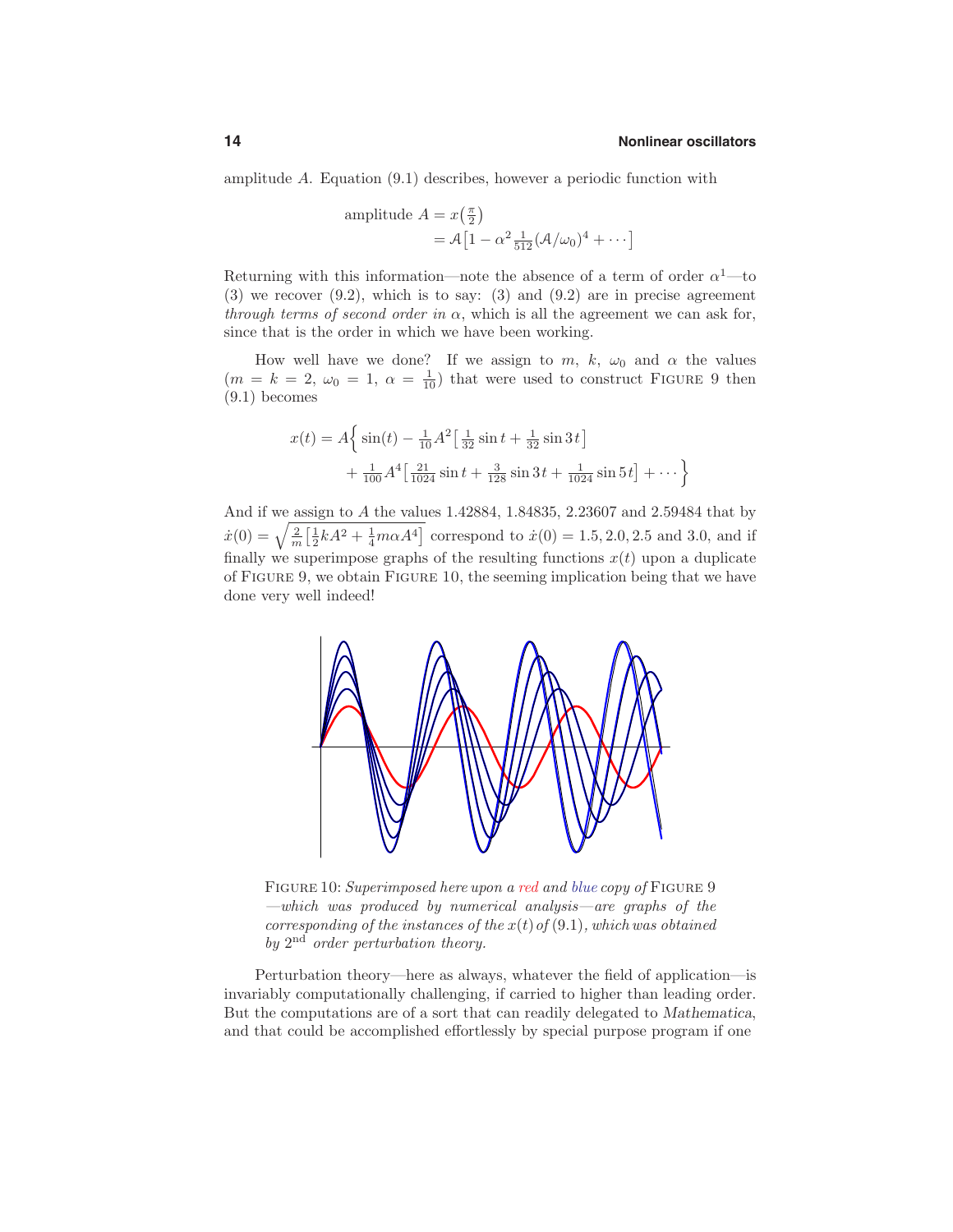# **Resonances of a forced nonlinear oscillator 15**

were motivated (which one seldom is) to carry the work to  $3<sup>rd</sup>$ ,  $4<sup>th</sup>$  or higher order. That is a lesson of general significance, but the insight gained from our effort is mainly qualitative:

- Nonlinearity tends generally to cause period/frequency to become energy/ amplitude-dependent (but this is a lesson learned already in  $\S 2$ );
- Aperiodic "secular terms" were found to arise at every order, and it was our effort to kill those terms (to restore periodicity) that supplied the information we used to construct a description of how frequency depends upon amplitude (but it was remarked already in  $\S 2$  that the time-of-flight formula (1) provides a much more general and direct approach to the solution of that problem);
- Perturbation theory has supported the conjecture introduced at (4). We found more specifically that

a sin  $3\omega t$ -term (+ an additional sin  $\omega t$ -term) was introduced in 1st order

We anticipate that

a sin  $5\omega t$ -term (+ additional sin  $\omega t$  and sin  $3\omega t$ -terms) will be introduced in 2st order

and expect that pattern to continue.

• We recognize that those odd harmonics—which are reminiscent of the harmonics of an organ pipe that is open on one end—originated in these simple trigonometric identities

$$
\begin{aligned}\n\text{TrigReduce}[\cos 2s \cdot \sin s] &= \frac{1}{2} \left\{ -\sin s + \sin 3s \right\} \\
\text{TrigReduce}[\cos s \cdot \sin 2s] &= \frac{1}{2} \left\{ + \sin s + \sin 3s \right\} \\
\text{TrigReduce}[\cos s \cdot \sin 4s] &= \frac{1}{2} \left\{ + \sin 3s + \sin 5s \right\} \\
\text{TrigReduce}[\cos^2 2s \cdot \sin s] &= \frac{1}{4} \left\{ +2 \sin s - \sin 3s + \sin 5s \right\} \\
&\vdots\n\end{aligned}
$$

and that the products on the left stem from the nonlinearity of the equation of motion.

**5. Resonances of a forced nonlinear oscillator.** We have been looking to the perturbation-theoretic solution of the equation of motion

$$
\ddot{x} + \omega_0^2 x + \epsilon \alpha x^3 = 0 \tag{5}
$$

of what—somewhat confusingly—I have called "oscillators with weak quartic nonlinearity." Confusingly because, while a quartic does appear in the potential

$$
U(x) = \frac{1}{2}m\omega_0^2 x^2 + \epsilon \frac{1}{4}m\alpha x^4
$$

it contributes a cubic to the equation of motion. The time has come, I think, to assign to (5) the name by which it is commonly known: (5) was first discussed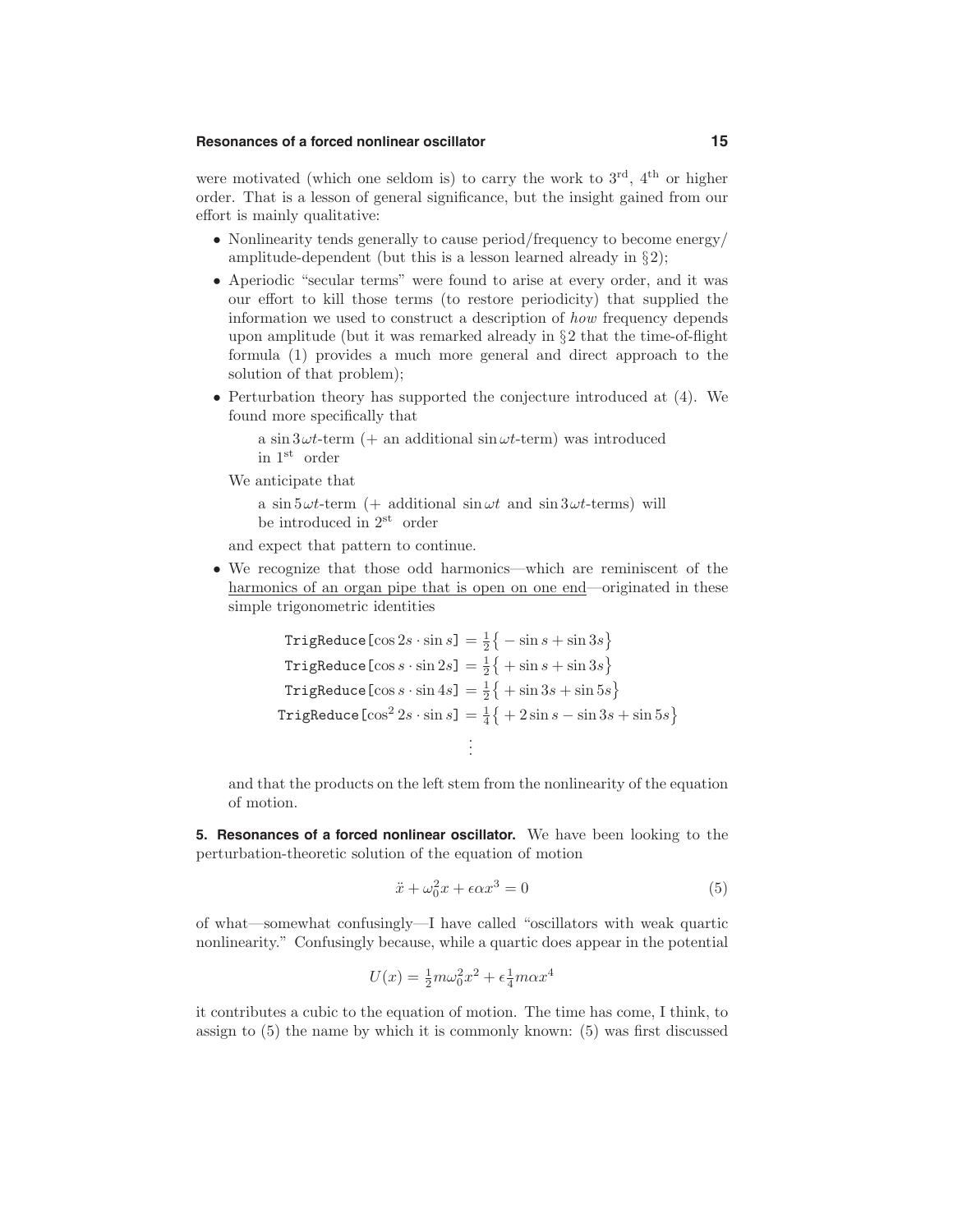by G. Duffing (*1918*), and has been intensively studied—partly because it arises from the lowest-order nonlinear term in the expansion of the functions  $U(x)$  that refer to symmetric potential wells, partily because it serves so well to illustrate the properties of nonlinear oscillators in general, partly because some of its solutions have been discovered to illustrate phenomena basic to the modern theory of chaos. It is called the **Duffing equation**.

The occurance of harmonics in the solutions of (5) suggests that the oscillator might be especially responsive not only to stimuli of frequency  $\nu \sim \omega_0$ but also to stimuli of frequencies  $\nu \sim 3\omega_0, 5\omega_0, \ldots$  I turn now to description of an argument that lends analytical support to that conjecture.

**PROBLEM 2**: a) Plot the numerical solution of (10) that arises in the case  $\omega_0 = 1$ ,  $\nu = 1.2$ ,  $2\gamma = \frac{1}{10}$ ,  $\alpha = \frac{1}{30}$ ,  $x(0) = \dot{x}(0) = 0$  as *t* ranges from 0 to 200. Set PlotRange→{−6*,* 6} and MaxBend→1. What do you conclude? Construct—for your own edification similar graphs for assorted values of  $\nu$ ,  $2\gamma$  and  $\alpha$ .

b) Do the same for  $150 < t < 200$  and call that graph response. Plot  $\sin(1.2t)$  for  $150 < t < 200$  (with PlotRange set as before) and call that graph stimulus. Show[{stimulus, response}]. What do you conclude?

Experiments such as those just performed establish to our satisfaction that after transcients have died down, and all initial data has been forgotten harmonically stimulated nonlinear oscillators (just like linear oscillators) move not at their natural frequencies, but in phase-shifted synchrony with the stimulus. It is upon this proposition that we will build.

Having concerned ourselves previously with the homogeneous equation (5), we look now to the inhomogeneous equation of motion

$$
\ddot{x} + \omega^2 x + \epsilon(\alpha x^3 + 2\gamma \dot{x}) = S \sin(\nu t + \delta)
$$
  
=  $S \cos \delta \cdot \sin \nu t + S \sin \delta \cdot \cos \nu t$   
=  $S_1 \sin \nu t + S_2 \cos \nu t$  (10)

Here  $\epsilon$  is a bookkeeping device intended to emphasize that we consider both the nonlinearity and the damping to be small, and to enable us to distinguish 1st-order from 2nd-order from 3rd-order*...* effects: we will, in point of fact, be working only in 1<sup>st</sup>-order, and at the end of the day will set  $\epsilon = 1$  on grounds that it is really  $\alpha$  and  $\gamma$  that are small. In the present context the <sub>0</sub> on  $\omega_0$ serves no purpose, so will be dropped. The literature records many attempted solutions<sup>8</sup> of  $(10)$ , but all proceed

<sup>8</sup> See, for example, A. H. Nayfeh & D. T. Mook, Nonlinear Oscillations (*1979*), §4.1; A. H. Nayfeh, Introduction to Perturbation Techniques (*1981*), Chapter 9; J. J. Stoker, Nonlinear Vibrations in Mechanical & Electrical Systems (*1950*), Chapter 4; C. Hayashi, Nonlinear Oscillations in Physical Systems (*1964*); J. V. Jos´e & E. J. Salatan, Classical Mechanics(*1998*), §7.1.2.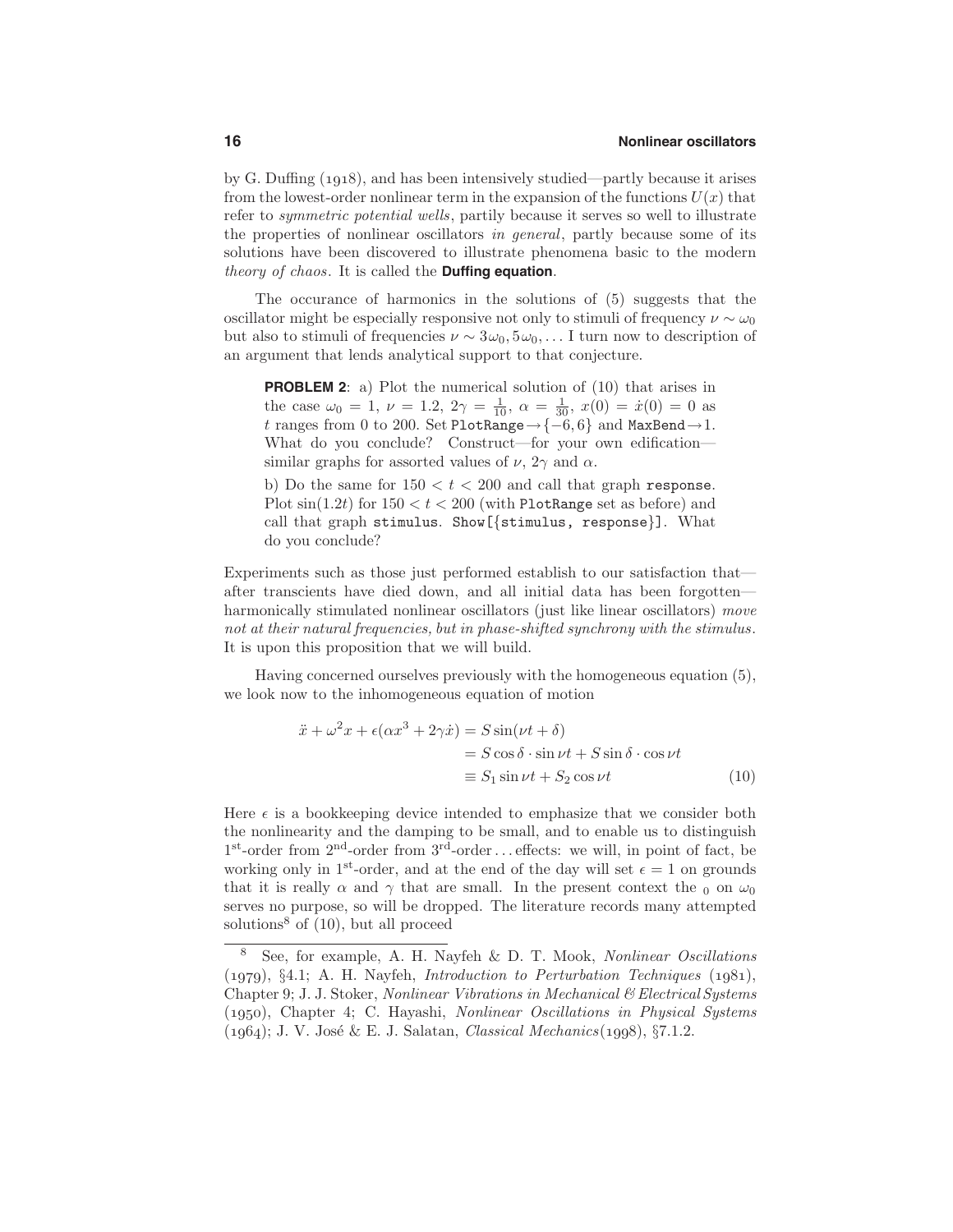## **Resonances of a forced nonlinear oscillator 17**

$$
stimulus \longrightarrow response
$$

and all, as I read them, either are marred by seemingly unmotivated leaps and arbitrary assumptions or are offputtingly complicated. I have discovered that it is very much easier and less problematic to proceed

$$
stimulus \longleftarrow response
$$

—very much in the spirit of **PROBLEM 9** in Chapter 3. We ask for the conditions under which the response

$$
x(t) = A\sin \nu t + \epsilon B \sin 3\nu t + \epsilon^2 C \sin 5\nu t + \cdots
$$
 (11)

can be demonstrated to arise from a stimulus of the form  $S(t) = S \sin(\nu t + \delta)$ .

Introducing  $(11)$  into the expression on the left side of  $(10)$  we obtain (in first order)

$$
A(\omega^2 - \nu^2)\sin \nu t + \epsilon \left[2A\gamma\nu\cos \nu t + B(\omega^2 - 9\nu^2) + A^3\alpha\sin^3 \nu t\right] + \cdots
$$

But  $\sin^3 \nu t = \frac{3}{4} \sin \nu t - \frac{1}{4} \sin 3\nu t$  so the preceding expression becomes

$$
\left\{A(\omega^2-\nu^2)+\epsilon\frac{3}{4}A^3\alpha\right\}\sin\nu t+\epsilon 2A\gamma\nu\cos\nu t+\epsilon\left\{B(\omega^2-9\nu^2)-\frac{1}{4}A^3\alpha\right\}\sin 3\nu t+\cdots\right\}
$$

We force this to resemble the expression on the right side of (10) by setting

$$
B = \frac{A^3 \alpha}{4(\omega^2 - 9\nu^2)}
$$
  
\n
$$
S_1 = A(\omega^2 - \nu^2) + \epsilon \frac{3}{4} A^3 \alpha
$$
  
\n
$$
S_2 = \epsilon 2A\gamma\nu
$$

The net implication (if at this point we set  $\epsilon = 1$ ) is that the response

$$
x(t) = A\sin\nu t + \frac{A^3\alpha}{4(\omega^2 - 9\nu^2)}\sin 3\nu t + \cdots
$$
 (12)

arises in first order from the stimulus

$$
S(t) = S\sin(\nu t + \delta)
$$

where

$$
S = A\sqrt{\left[ (\omega^2 - \nu^2) + \frac{3}{4}A^2\alpha \right]^2 + \left[ 2\gamma\nu \right]^2}
$$
 (13.1)

$$
\delta = \arctan\left[\frac{2\gamma\nu}{(\omega^2 - \nu^2) + \frac{3}{4}A^2\alpha}\right]
$$
\n(13.2)

From (13.1) we obtain

$$
A = \frac{S}{\sqrt{\left[ (\omega^2 - \nu^2) + \frac{3}{4} A^2 \alpha \right]^2 + \left[ 2 \gamma \nu \right]^2}}
$$
(14)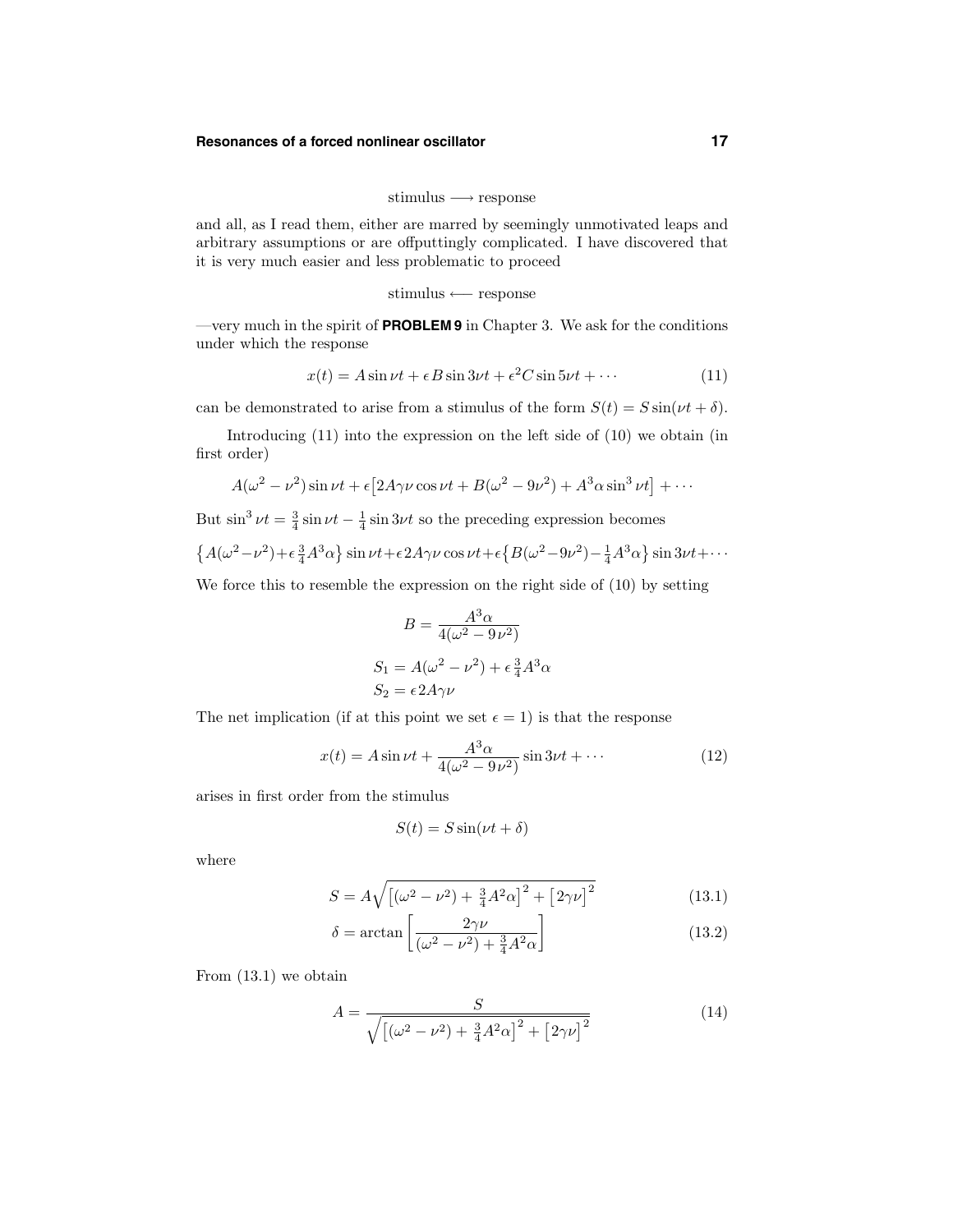Squaring and multiplying by the denominator, we have

$$
S^{2} - \left[ (\omega^{2} - \nu^{2})^{2} + 4\gamma^{2}\nu^{2} \right] A^{2} - \frac{3}{2}\alpha(\omega^{2} - \nu^{2}) A^{4} - \frac{9}{4}\alpha^{2}A^{6} = 0
$$

which—if we consider the stimulus amplitude S to be given/fixed, and  $\{\omega, \gamma, \alpha\}$ to describe given/fixed properties of the damped nonlinear oscillator—presents  $A(\nu)$  as the root of cubic polynomial in  $A^2$ . Such a polynomial—since the coefficients are real—necessarily has either

- three real (but not necessarily distinct) roots, or
- one real root and two complex roots (that are conjugates of one another).

We infer that  $A(\nu)$  may—at some frequencies  $\nu$  and for some parameter settings —be **triple valued**. The point is illustrated in Figure 11.

The multivaluedness of  $A(\nu)$  accounts (see FIGURE 12) for an instance of the **jump discontinuities** that are a commonly encountered symptom of nonlinearity. If the stimulus frequency  $\nu$  is dithered up and down through an interval that includes both  $\nu_{\text{low}}$  and  $\nu_{\text{high}}$  then one can expect to see  $A(\nu)$ trace a **hysteresis loop**. T. W. Arnold  $\&\mathbf{W}$ . Case have described<sup>9</sup> a simple mechanical apparatus that serves to illustrate these and other characteristic consequences of nonlinearity. More commonly encountered—in both literature and laboratory—are electrical circuits that demonstrate the effects of nonlinearity.

The preceding discussion refers to the effect of nonlinearity upon the **primary resonance**  $\nu \sim \omega$  of a Duffing oscillator. Similar remarks are shown in sources already cited<sup>8</sup> to pertain to the **superharmonic resonances**  $\nu \sim 3\omega, 5\omega, 7\omega, \ldots$ 

It has become conventional to call  $A(\nu)$  the "amplitude" of the response function  $x(t)$ , though it is obvious that to discover the true maximum of

$$
x(t) = A(\nu)\sin \nu t + \epsilon B(\nu)\sin 3\nu t + \epsilon^2 C(\nu)\sin 5\nu t + \cdots
$$

one would have to take the contribution of the higher-order terms also into account. Far from being negligible, that contribution can be dominant. We learned, for example at  $(12)$  that in 1<sup>st</sup>-order theory

$$
B(\nu) = \frac{A^3(\nu)\alpha}{4(\omega^2 - 9\nu^2)}
$$

which blows up at  $\nu = \frac{1}{3}\omega$ . A more refined analysis would establish the existence and develop properties of the **subharmonic resonances**  $\nu \sim \frac{1}{3}\omega, \frac{1}{5}\omega, \frac{1}{7}\omega, \ldots$ For an accessible account of the details, see pages  $104-112$  in Stoker.<sup>8</sup>

<sup>9</sup> "Nonlinear effects in a simple mechanical system, " AJP **50**, 220 (1982).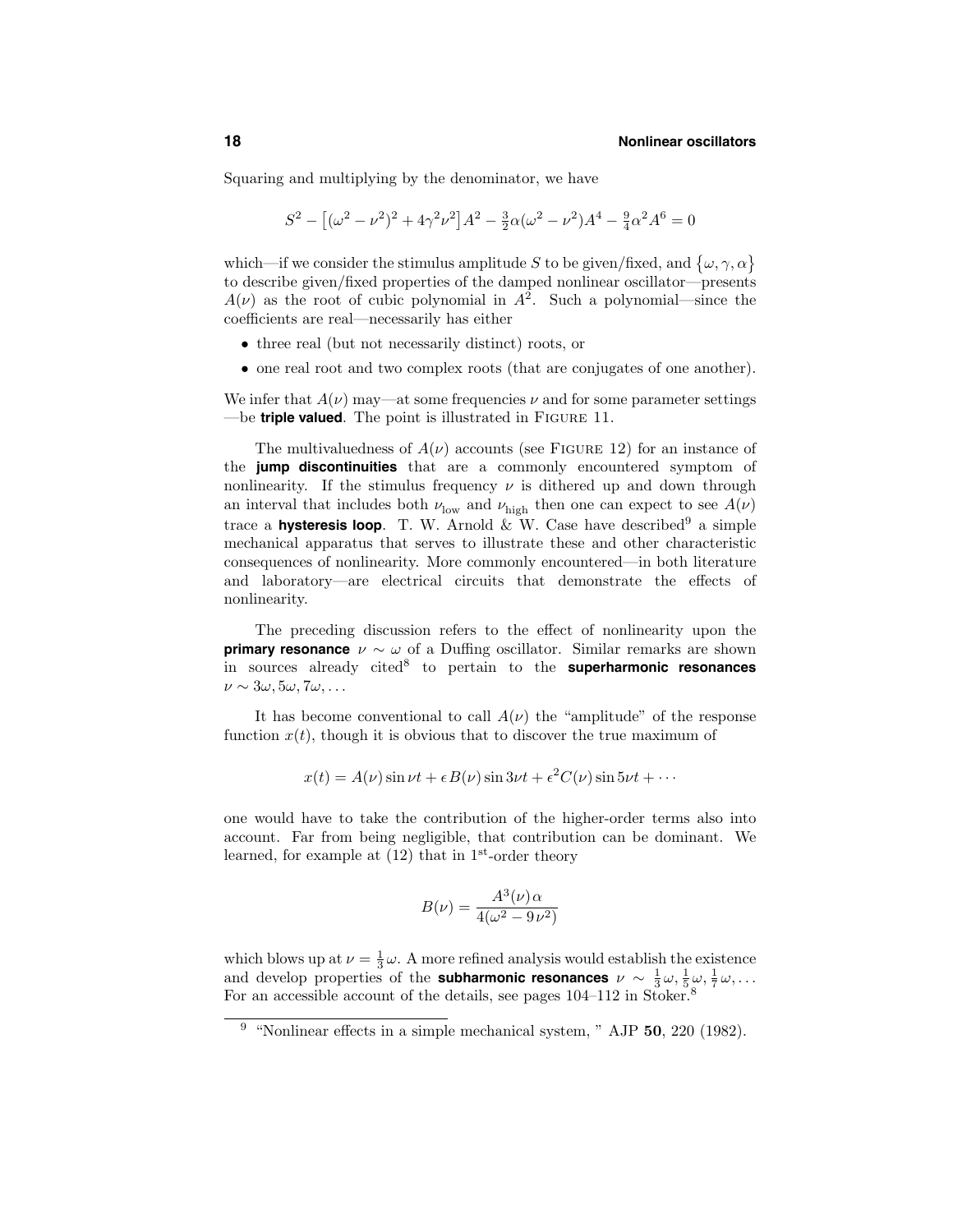

FIGURE 11: Illustration of the fact that harmonic stimulation of a Duffing oscillator leads to a response-amplitude function  $A(\nu)$  that is sometimes triple valued. The figure displays  $A^2$  vs.  $\nu^2$ , and was obtained from from (14) by means of *Mathematica*'s ImplicitPlot *resource. Parameters have been assigned the values*  $S = \omega = \frac{3}{4}\alpha = 1$ , ant the slanted peaks have become progressively taller as the damping term  $4\gamma^2$  descends through the values 0.4, 0.3, 0.2, 0.1. Shown in red for purposes of comparison is the amplitude function that results at  $4\gamma^2 = 0.1$  when the nonlinearity has been turned off:  $\alpha = 0$ .



Figure 12: If the stimulation frequency *ν* is slowly increased, with other parameters held constant, one comes to a point *ν*high at which  $A(\nu)$  abruptly jumps (red curve) to a smaller value. If, on the other hand, *ν* is slowly decreased one comes to a different/lower point  $\nu_{\text{low}}$  *at which*  $A(\nu)$  abruptly jumps (blue curve) to a higher value.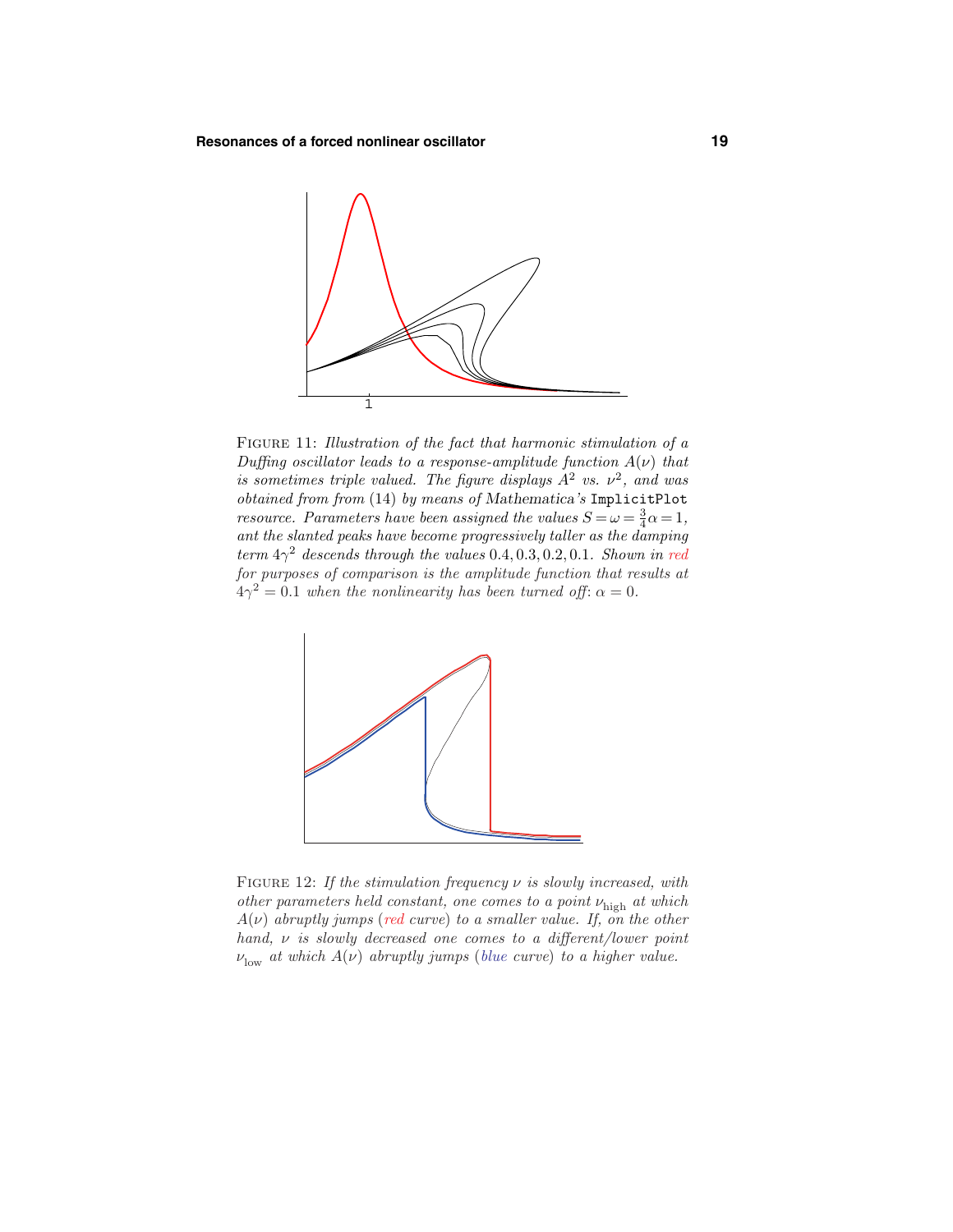**6. Combination resonances for two-frequency stimulation.** Qualitatively new aspects of nonlinear oscillator physics come into evidence when the stimulus contains more thana one frequency component. To illustrate some of hte points at issue we look to the system (compare (10))

$$
\ddot{x} + \omega^2 x + \epsilon(\alpha x^3 + 2\gamma \dot{x}) = S_1 \sin(\nu_1 t) + S_2 \sin(\nu_2 t + \delta)
$$

We insert  $x = x_0 + \epsilon x_1 + \epsilon^2 x_2 \cdots$  into the preceding equation, expand in powers of  $\epsilon$ , group together terms of the same order and obtain

$$
\ddot{x}_0 + \omega^2 x_0 = S_1 \sin(\nu_1 t) + S_2 \sin(\nu_2 t + \delta)
$$
\n(11.0)

$$
\ddot{x}_1 + \omega^2 x_1 = -2\gamma \dot{x}_0 - \alpha x_0^3 \tag{11.1}
$$

$$
\ddot{x}_2 + \omega^2 x_2 = -2\gamma \dot{x}_1 - 3\alpha x_0^2 x_1 \tag{11.2}
$$

The general solution of (11.0) is reported by *Mathematica* to be

$$
x_0(t) = A\sin(\omega t + \beta) + \frac{S_1}{\omega^2 - \nu_1^2}\sin \nu_1 t + \frac{S_2}{\omega^2 - \nu_2^2}\sin(\nu_2 t + \delta)
$$
 (12.0)

where  $A$  and  $\beta$  are arbitrary constants. From this it follows that

TrigReduce[ $2\gamma \dot{x}_0 + \alpha x_0^3$ ]//Simplify = sum of 31 trigonometric terms

The solution of (11.1) is therefore challenging, but can with patience be done term by term. The result (after another TrigReduce[ ]//Simplify) is found to be of the form

$$
x_1(t) = \text{sum of 37 terms}
$$

But four of those terms (of which  $4A\gamma t \sin[\omega t + \beta]$  is typical) are aperiodic secular terms: to kill them we must set  $A = 0$ , which serves to kill most of the periodic terms as well. We are left with

$$
x_{1}(t) = B \sin[\omega t + \beta] - \frac{2S_{1}\gamma\nu_{1}}{(\omega^{2} - \nu_{1}^{2})^{2}} \cos[\nu_{1}t] - \frac{2S_{2}\gamma\nu_{1}}{(\omega^{2} - \nu_{2}^{2})^{2}} \cos[\nu_{2}t + \delta]
$$
  
+ 
$$
\frac{3S_{1}^{3}\alpha}{4(\omega^{2} - \nu_{1}^{2})^{4}} \sin[\nu_{1}t] + \frac{3S_{2}^{3}\alpha}{4(\omega^{2} - \nu_{2}^{2})^{4}} \sin[\nu_{2}t + \delta]
$$
  
+ 
$$
\frac{3S_{1}S_{2}^{2}\alpha}{2(\omega^{2} - \nu_{1}^{2})^{2}(\omega^{2} - \nu_{2}^{2})^{2}} \sin[\nu_{1}t] + \frac{3S_{1}^{2}S_{2}\alpha}{2(\omega^{2} - \nu_{1}^{2})^{2}(\omega^{2} - \nu_{2}^{2})^{2}} \sin[\nu_{2}t + \delta]
$$
  
- 
$$
\frac{S_{1}^{3}\alpha}{4(\omega^{2} - 9\nu_{1}^{2})(\omega^{2} - \nu_{1}^{2})^{3}} \sin[3\nu_{1}t] - \frac{S_{2}^{3}\alpha}{4(\omega^{2} - 9\nu_{2}^{2})(\omega^{2} - \nu_{2}^{2})^{3}} \sin[3(\nu_{2}t + \delta)]
$$
  
- 
$$
\frac{3S_{1}^{2}S_{2}\alpha}{4(\omega^{2} - \nu_{1}^{2})^{2}(\omega^{2} - \nu_{2}^{2})(\omega^{2} - [2\nu_{1} + \nu_{2}]^{2})} \sin[(2\nu_{1} + \nu_{2})t + \delta]
$$
  
- 
$$
\frac{3S_{1}S_{2}^{2}\alpha}{4(\omega^{2} - \nu_{1}^{2})(\omega^{2} - \nu_{2}^{2})^{2}(\omega^{2} - [\nu_{1} + 2\nu_{2}]^{2})} \sin[(\nu_{1} + 2\nu_{2})t + 2\delta]
$$
  
- 
$$
\frac{3S_{1}^{2}S_{2}\alpha}{4(\omega^{2} - \nu_{1}^{2})^{2}(\omega^{2} - \nu_{2}^{2})(\omega^{2} - [2\nu_{1} - \nu_{2}]^{2})} \sin[(2\nu_{1} - \nu_{
$$

where it is now *B* and  $\beta$  that are arbitrary. Using (12) to construct  $x = x_0 + \epsilon x_1$ ,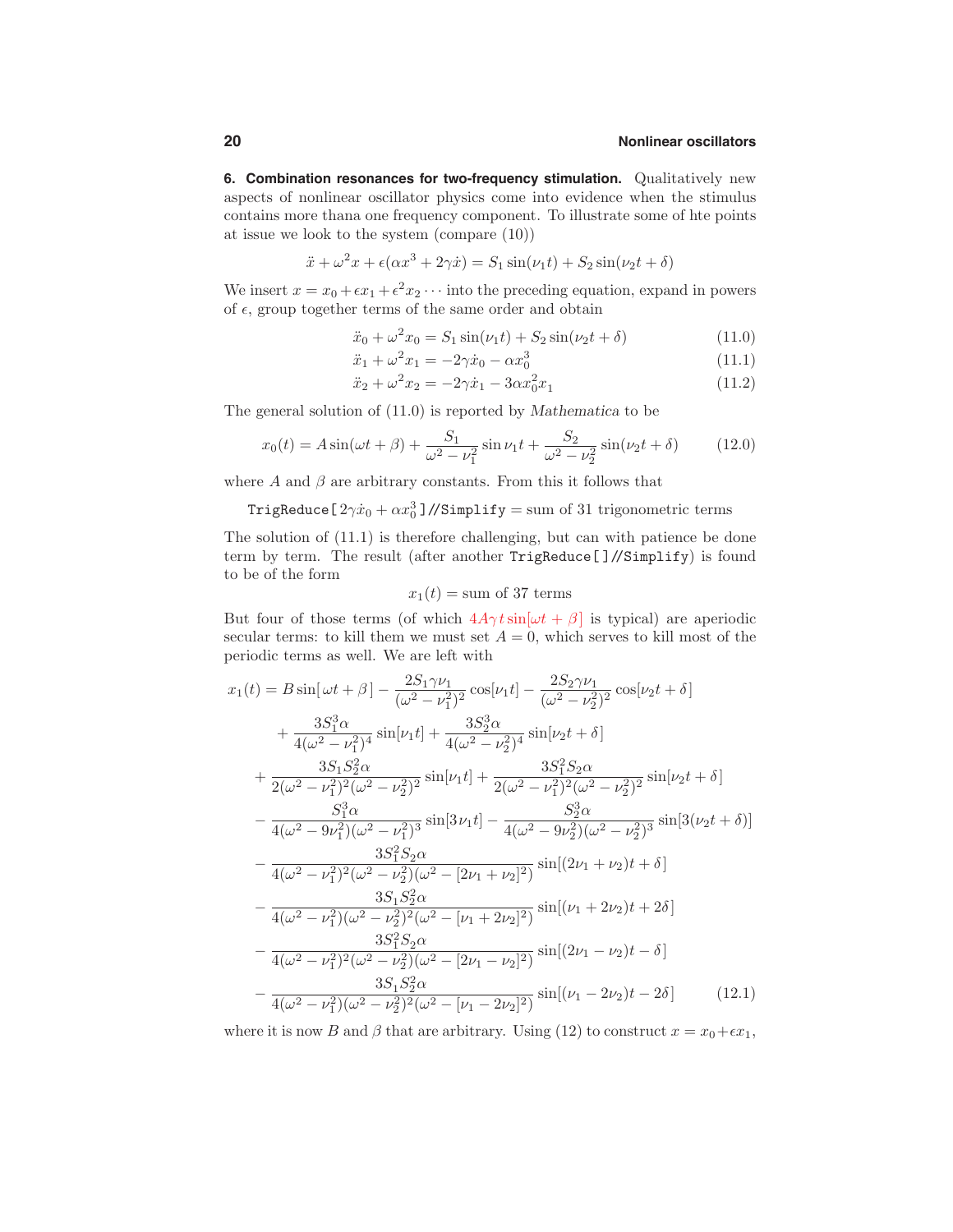# **Multi-frequency stimulation 21**

we observe that the system is

- resonant if either  $\nu_1 \sim \omega$  or  $\nu_2 \sim \omega$ ;
- resonant if either  $\nu_1 \sim \frac{1}{3}\omega$  or  $\nu_2 \sim \frac{1}{3}\omega$ ;
- resonant if either  $|2\nu_1 + \nu_2| \sim \omega$  or  $|2\nu_1 \nu_2| \sim \omega$  or  $|\nu_1 + 2\nu_2| \sim \omega$  or  $|\nu_1 - 2\nu_2| \sim \omega$ .

Resonances of the latter sort are called **combination resonances**.

In acoustics, combination resonances—especially those of the  $|\nu_1 \pm \nu_2|$ variety—are called **combination tones** (or "third tones"). Hermann Helmholtz (*1821*–*1894*), who devotes Chapter 7 of his monumental On the Sensations of Tone  $(1^{st}$  edition  $1862$ ,  $4^{th}$  edition  $1877$ ) to the subject, states that the phenomenon and its fundamental importance to the perception of musical harmony was first recognized (*1714*) by Giuseppe Tartini, the Italian violinist and composer (*1692*–*1770*), and later stressed (*1745*) by the German organist and theorist Georg Andreas Sorge (*1703*–*1778*). From his Appendix 12 it becomes clear that Helmnoltz understood quite clearly that the perception of combination tones originates in the circumstance that in the presence of loud sounds the ear functions like a nonlinear oscillator:<sup>10</sup> he presents there a sketch of the essentials of precisely the argument that led us to equations (12).

At the beginning of his research career Chandrasekhar Raman (*1888*–*1970*), working under the influence of Helmholtz' and Rayleigh's thenrecent but already highly influential contributions to the theory of sound, cultivated an interest in the vibrational physics of musical instruments. Among the systems that engaged his attention<sup>11</sup> is the one shown in FIGURE 13. He was fascinated by the complex vibrational patterns (combinational resonances) that arose when the forks were tuned to distinct frequencies. It would be easy to argue that it was this experience that prepared his mind for the discovery—only a few years later—of Raman scattering/Raman spectroscopy.<sup>12</sup>



Figure 13: C. V. Raman's experimental set-up. Forks tuned to distinct frequencies stimulated the respective ends of a non-linear string. Stroboscopic examination revealed "combination resonances."

 $10$  My own ears are apparently more nonlinear than most: when presented with the sound of a tuning for, I hear chords. I have not attempted to determine whether the spurious frequencies conform to the pattern developed in  $\S5$ .

<sup>&</sup>lt;sup>11</sup> My source here is G. Venkataraman, *Journey into Light: Life*  $\mathcal C$  *Science of* C. V. Raman (*1988*). See especially Chapter 4, pages 75–78.

<sup>&</sup>lt;sup>12</sup> For a good short account of that subject, see http://carbon.cudenver.edu/ public/chemistry/classes/chem4538/raman.htm.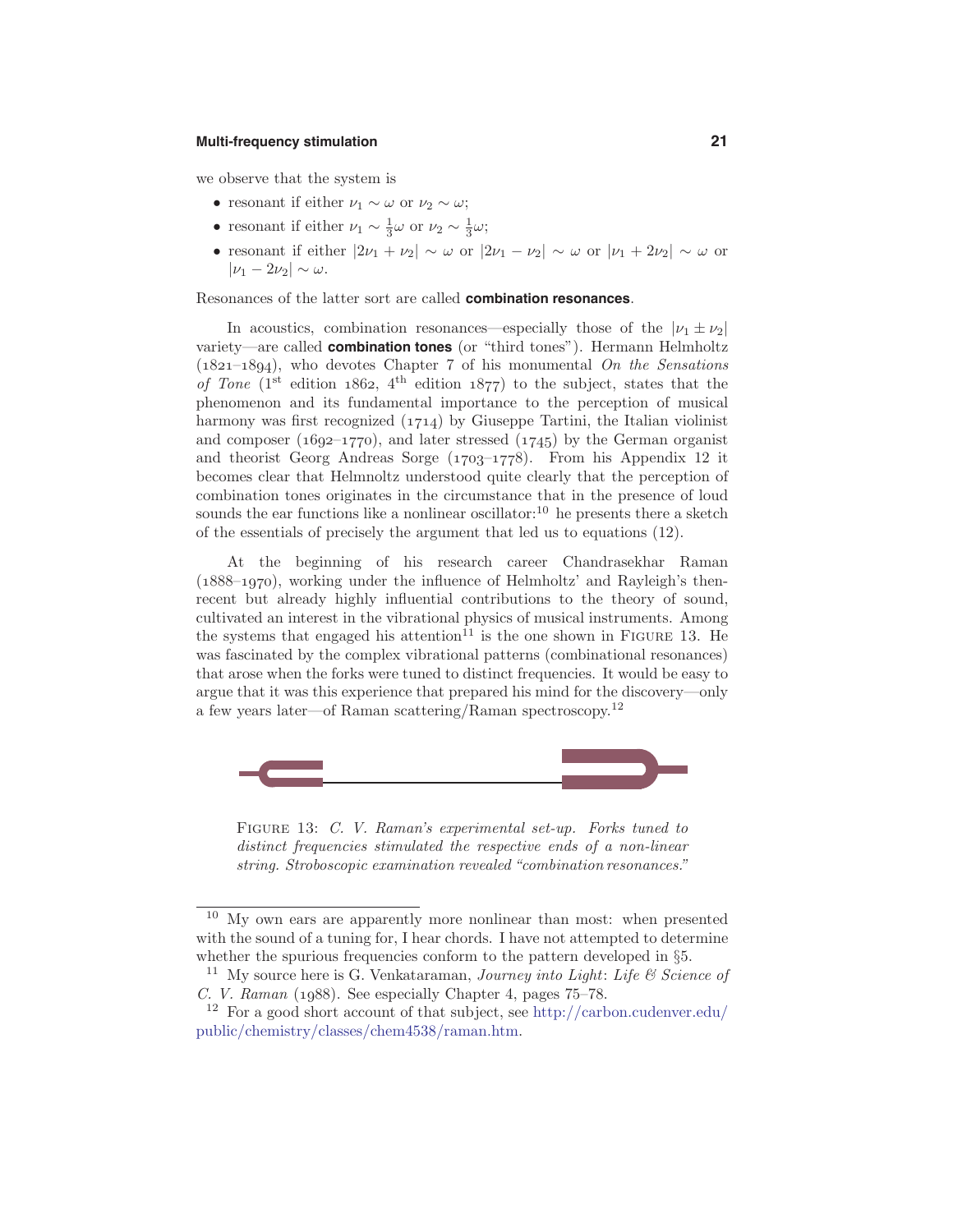It will be appreciated that the phenomenon under discussion hinges *critically on the nonlinearity* of the equation of motion. If one sets  $\alpha = 0$  then (12) reduces to the statement that

$$
x(t) = B\sin(\omega t + \beta) + \left\{\frac{S_1}{\omega^2 - \nu_1^2}\sin \nu_1 t - \frac{2S_1\gamma\nu_1}{(\omega^2 - \nu_1^2)^2}\cos \nu_1 t\right\}
$$
(13)  
+ 
$$
\left\{\frac{S_2}{\omega^2 - \nu_2^2}\sin(\nu_2 t + \delta) - \frac{2S_2\gamma\nu_1}{(\omega^2 - \nu_2^2)^2}\cos(\nu_2 t + \delta)\right\}
$$

But at  $\alpha = 0$  our equation of motion has become

$$
\ddot{x} + \epsilon 2\gamma \dot{x} + \omega^2 x = S_1 \sin(\nu_1 t) + S_2 \sin(\nu_2 t + \delta)
$$

for which (see again page 15 in Chapter 3) we possess the exact solution

$$
x(t) = B\sin(\omega t + \beta) + \frac{S_1}{\sqrt{(\omega^2 - \nu_1^2)^2 + 4\epsilon^2\gamma^2\nu_1^2}}\sin\left[\nu_1 t - \arctan\frac{\epsilon^2\gamma\nu_1}{\omega^2 - \nu_1^2}\right] + \frac{S_2}{\sqrt{(\omega^2 - \nu_2^2)^2 + 4\epsilon^2\gamma^2\nu_2^2}}\sin\left[\nu_2 t + \delta - \arctan\frac{\epsilon^2\gamma\nu_2}{\omega^2 - \nu_2^2}\right]
$$

Expansion in powers of  $\epsilon$  gives back (in first order) precisely (13). This little argument serves to expose the specific respects in which the argument that led to (12) is defective: it provides no indication of the adjustment

$$
\frac{1}{\omega^2-\nu^2}\longmapsto\frac{1}{\sqrt{(\omega^2-\nu^2)^2+4\epsilon^2\gamma^2\nu^2}}
$$

that typically serves to temper the singularities at resonance, and it provides only a veiled indication of the phase shift. If carried to higher order (daunting prospect!) the theory, whether or not it remedied those defects, would pretty clearly lead to additional, more complexly-constructed combination frequencies.

The preceding discussion owes some of its characteristic features to the fact that it was a cubic term  $\alpha x^3$  that we introduced into the equation of motion; had we inserted a quadratic nonlinearity  $\alpha x^2$ , as is more commonly done,<sup>13</sup> we would have been led to combination frequencies  $|\nu_1 \pm \nu_2|$ . And there is, of course, no physical reason for the stimulus  $S(t)$  not to be a superposition of *three or more* frequencies  $\nu_1, \nu_2, \nu_3, \ldots$  No reason, indeed, for it not to be an arbitrary function of time, like the signal delivered to a nonlinear speaker.

**7. Numerical methods.** We have in recent pages been studying phenomena particularly resonance phenomena—manifested by driven nonlinear oscillators, systems with equations of motion of the general form

$$
\ddot{x} + 2\gamma \dot{x} + \omega^2 x + f(x) = S(t) \quad : \quad f(x) \text{ nonlinear}
$$

<sup>&</sup>lt;sup>13</sup> See, for example,  $\S 10.1$  in A. H. Nayfeh.<sup>8</sup>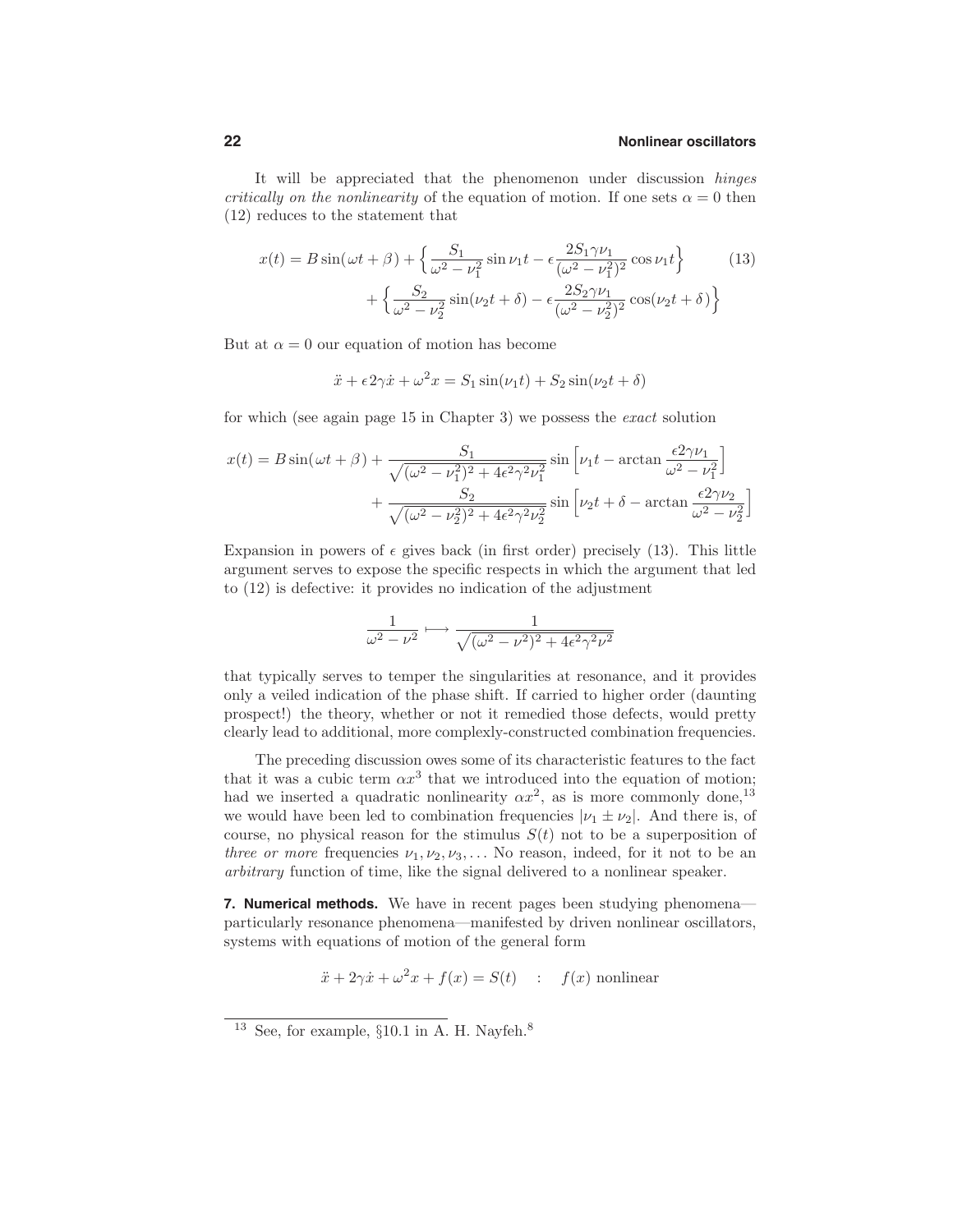#### **Numerical methods 23**

One thing has become clear: the analytical theory of such systems presents difficulties at every turn. It is well to take note, therefore, of the fact that there is another way: one can proceed numerically. With modern software such an approach can be quick, easy and highly informative. Here I will illustrate the point as it relates to systems of the type

$$
\ddot{x} + 2\gamma \dot{x} + \omega^2 x + \alpha x^3 = S_1 \sin \nu_1 t + S_2 \sin \nu_2 t \tag{14}
$$

Note that I have omitted the familiar  $\epsilon$ -factors, since we will now not be drawing upon perturbation theory.

We recognize first of all that it is very easy to graph the solution of (14) in any particular case:



FIGURE 14: Solution of (14) in the case  $S_1 = S_2 = 4$ ,  $\omega = \alpha = 1$ ,  $2\gamma = \frac{1}{10}$ ,  $x(0) = \dot{x}(0) = 0$ . The commands were

motion = NDSolve  $[\{x''[t]\}+\frac{1}{10}x'[t]\ +x[t]\ +x[t]^3 = \sin[5t]\ +\sin[7t]$ ,  $x[0] == 0, x'[0] == 0, x[L], x[t], \{t, 80, 180\}]$  [1]

Plot $[x[t]$  /. motion,  $\{t, 160, 180\}$ , Ticks  $\rightarrow$  False];

We waited until  $t = 80$  to start the evaluation of  $x(t)$  so that the initial transcients—to which the assumed natural frequency  $\omega = 1$ contributes prominently—have had a chance to die down. And for clarity we have plotted only the last 20 time units.

We were led by the discussion in §6 to expected resonances at

| $\nu_1 = 5$   | $2\nu_1 + \nu_2 = 17$ |
|---------------|-----------------------|
| $\nu_2 = 7$   | $2\nu_1 - \nu_2 = 3$  |
| $3\nu_1 = 15$ | $2\nu_2 + \nu_1 = 19$ |
| $3\nu_2 = 21$ | $2\nu_2 - \nu_1 = 9$  |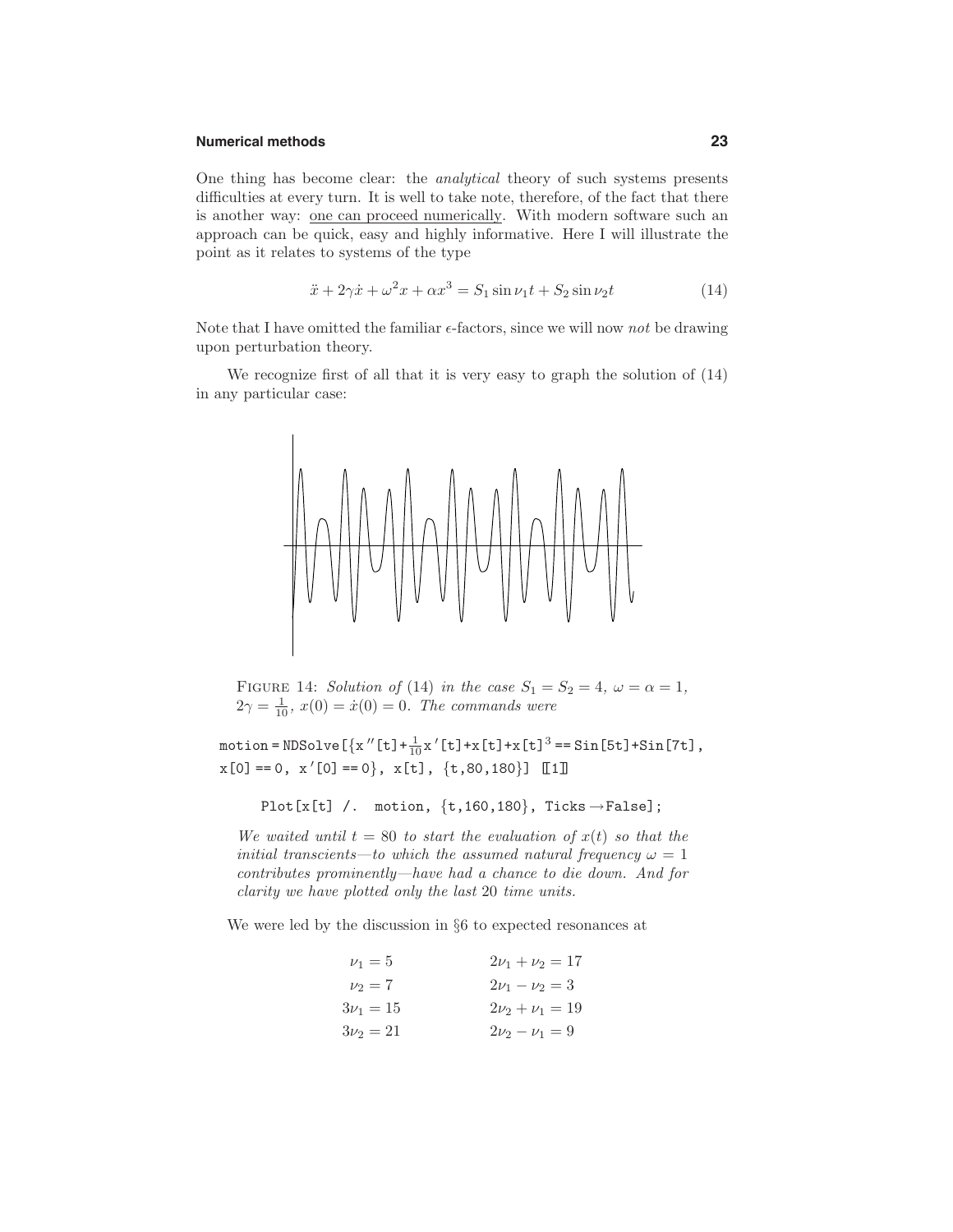To expose those we look to the **power spectrum** of the computed  $x(t)$ , which provides indication of the relative weights of the Fourier components that contribute to the construction of  $x(t)$ .<sup>14</sup> To that end, we command

```
discretizedmotion=Table[x[t] /. motion, \{t, 80, 180, .05\}];
```
and then plot the absolute value of the discrete Fourier transform of the list thus generated:

powerspectrum = ListPlot[Take[Abs[Fourier[discretizedmotion]],

 $\{1,200\}$ , PlotJoined  $\rightarrow$  True, PlotRange  $\rightarrow$  {0,0.5},  $PlotStyle \rightarrow Thickness[0.007]$ , Ticks  $\rightarrow False$ ];

I have removed the ticks because they refer to frequency bin numbers, rather than to literal frequency. To remedy that defect we command

$$
\text{referencefreqs} = \text{Table} \left[ \frac{\text{Sin[t]} + \text{Sin[5t]} + \text{Sin[7t]}}{60}, \{t, 100, 200, .05\} \right];
$$

and plot (in color) the power spectrum of that data:

```
referencefreqsplot = ListPlot[Take[Abs[Fourier[referencefreqs]],
{1,180}, PlotJoined \rightarrow True, PlotRange \rightarrow {0,0.5},
PlotStyle \rightarrow {Thickness[0.005], RGBColor[1,0,0]}, Ticks \rightarrow False];
```
Finally we command Show [{referencefreqsplot,powerspectrum}]; and get the following figure, which shows resonances at the driving frequencies  $\nu_1 = 5$ ,  $\nu_2 = 7$  and—just as important—the absence of a transcient resonance at  $\omega = 1$ .



FIGURE 15: Power spectrum of the motion  $x(t)$  shown in FIGURE 14.

<sup>14</sup> This is a subject to which we will later have occasion to give detailed attention. In the meantime see http://en.wikipedia.org/wiki/Power\_spectrum.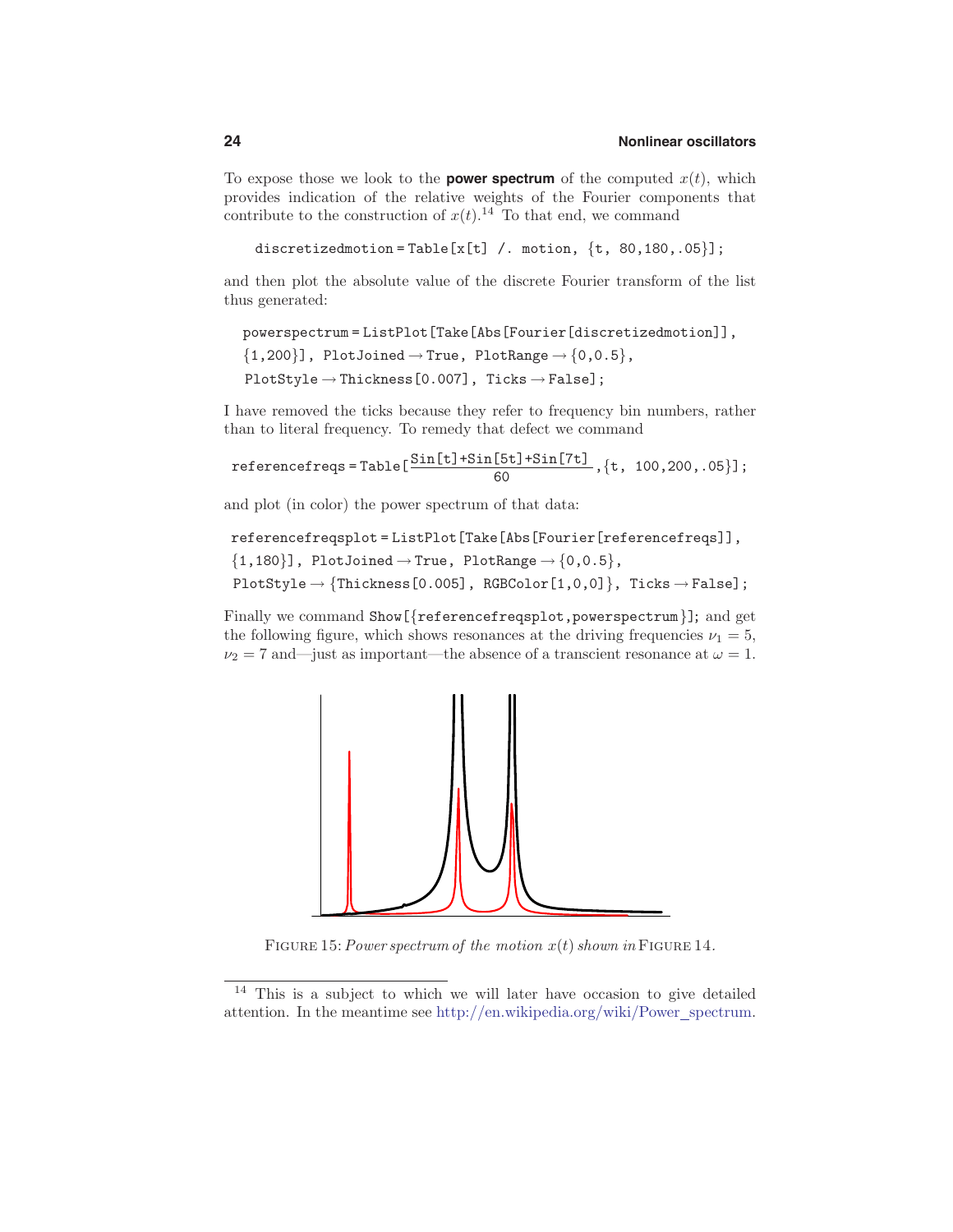#### **Numerical methods 25**

The plan now is, while holding  $\{S_1, S_2, \alpha, \gamma, \nu_1, \nu_2, x(0), \dot{x}(0)\}\)$  fixed, to slowly increase  $\omega$ —to turn FIGURE 15 into a movie, as it were—and to look for the appearance of peaks in the spectral density, peaks announcing that we have come upon a secondary resonance frequency ("secondary resonance" being a term that refers collectively to superharmonics, subharmonics, combination resonances).<sup>15</sup> To illustrate the results to which such a procedure might lead: we are led by 1<sup>st</sup>-order theory<sup>16</sup> to anticipate a resonance at  $2\nu_1 - \nu_2 = 3$ , so we set  $\omega = 3$  and obtain FIGURES 16 & 17.



FIGURE 16: Graph of the solution  $x(t)$  of (14) when  $\{S_1, S_2, \alpha, \gamma,$  $x(0), \dot{x}(0)$ } retain their former values, but  $\omega = 3$ . The graph has been superimposed upon a red copy of FIGURE 14 to display the difference between  $x_{\omega=1}(t)$  and  $x_{\omega=3}(t)$ . The driving frequencies predominate. Variation of the natural frequency  $\omega$ , now that the transcients have died, has served only to change the amplitude.

The somewhat skewed profile of the resonance at  $\omega = 3$  (FIGURE 17) is more pronounced at  $\omega = 3.1$  (FIGURE 18), where it has become a distinct "zig-zag." Such a profile is to be expected whenever perturbation theory supplies a factor of the form

$$
\frac{1}{(\omega^2-\omega_{\rm resonance}^2)^{\rm odd}}
$$

—as, indeed,  $(12.1)$  does in this instance.<sup>17</sup>

One often hears it said that "nonlinear physics is difficult." The preceding discussion suggests that, while such physics may be difficult to approach analytically, it can be expected to yield readily enough to *numerical* analysis.

<sup>&</sup>lt;sup>15</sup> In the laboratory  $\omega$ —since it refers to an intrinsic property of the oscillator —would typically *not* be susceptible to variation: one would tune  $\nu_1$  and/or  $\nu_2$ .

<sup>&</sup>lt;sup>16</sup> Of dubious relevance, one might suppose, since at  $\alpha = 1$  the nonlinearity is not small.

<sup>&</sup>lt;sup>17</sup> Look to the coefficient of  $\sin[(2\nu_1 - \nu_2)t - \delta]$ .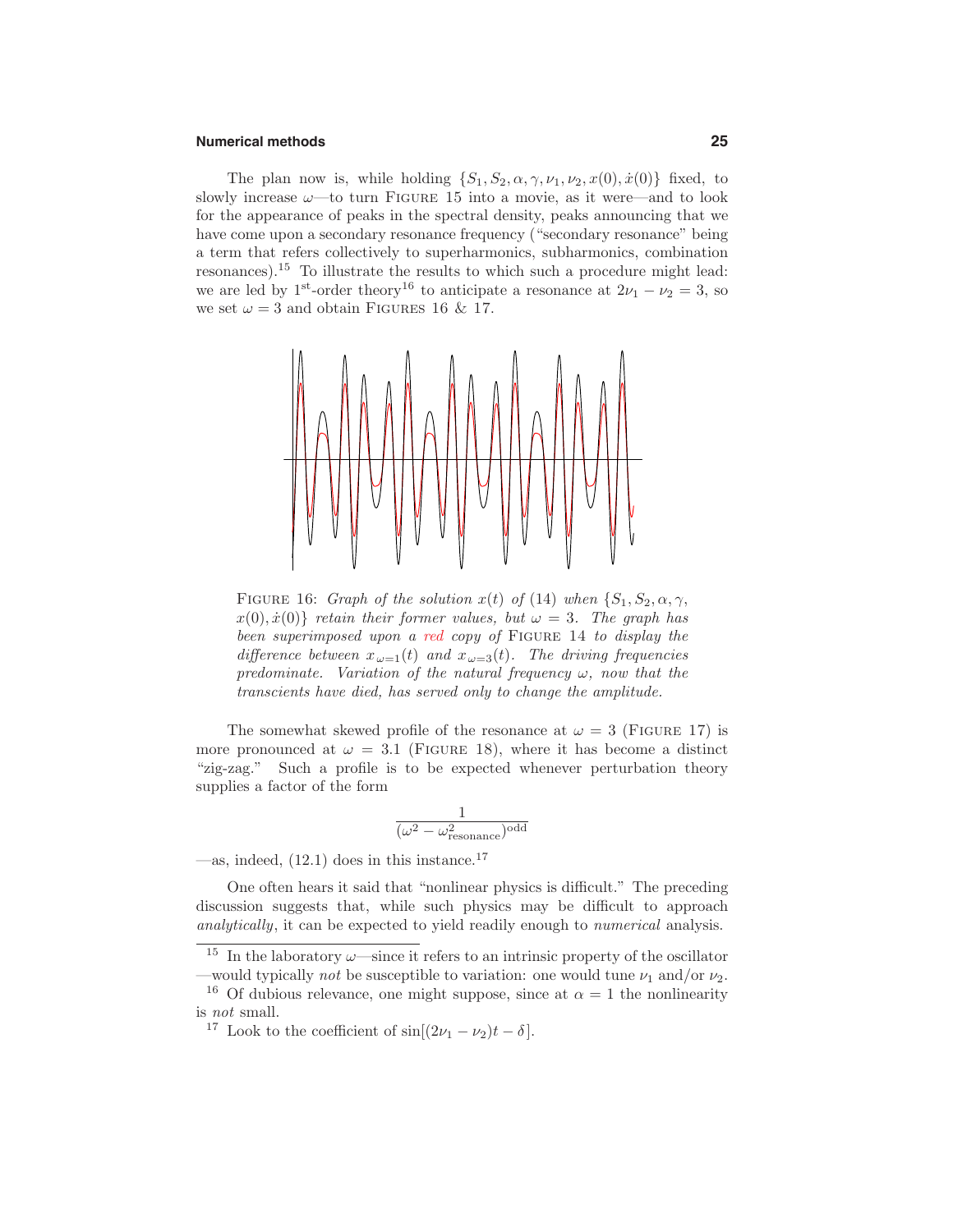

FIGURE 17: Power spectrum in the case  $\omega = 2\nu_1 - \nu_2 = 3$ . Careful examination of Figure 15 shows that a faint hint of this resonance was evident already at  $\omega = 1$ .



FIGURE 18: Power spectrum in the case  $\omega = 3.1$ .

**8. Chaos.** Arguing from

 $\text{torque} = \frac{d}{dt}(\text{angular momentum})$ 

and Figure 19 we obtain the pendulum equation

$$
\ddot{\theta} + \omega^2 \sin \theta = 0 \quad : \quad \omega^2 \equiv g/\ell
$$

In leading nonlinear approximation we have

$$
\ddot{\theta} + \omega^2 \theta - \frac{1}{2} \omega^2 \theta^3 = 0
$$

which is an instance of the equation we have studied now at some length. I propose now, however, to look (numerically) to the pendulum equation in its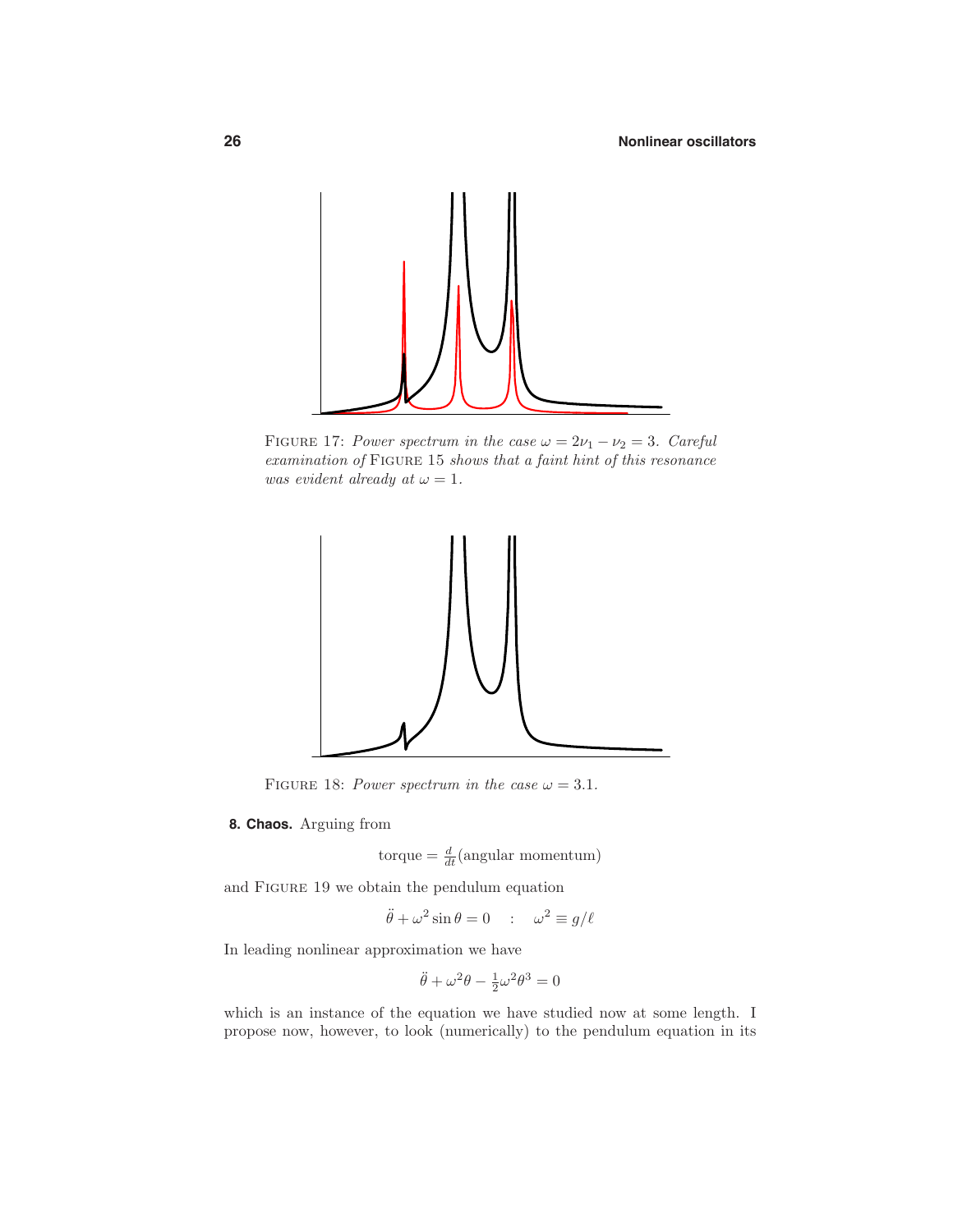**Chaos 27**



FIGURE 19: The gravitational torque (relative to the pivot point) is

 $\text{torque} = -mg\ell \sin \theta$ 

The angular momentum of the bob (again relative to the pivot point) is

 $\text{angular momentum} = m\ell^2 \dot{\theta}$ 

full nonlinear glory. Introducing damping and a harmonic stimulus (by nature a torque, not a force), we have this particular instance

$$
\ddot{\theta} + 2\gamma \dot{\theta} + \omega^2 \sin \theta = S \cos \nu t \tag{15}
$$

of the equation presented at the bottom of page 22. What is so striking about (15) is the inexhaustible **variety of its solutions**, of which I must be content to display but a small sample.<sup>18</sup> The graphs of  $\theta(t)$  wre produced by commands identical to those presented in the caption of Figure 14, the only difference being that I allowe *t* to run from 0 to 250. To obtain parametric plots of the curve traced on the phase plane by  $\{\theta(t), \dot{\theta}(t)\}\$ the command was

> ParametricPlot[{Evaluate[x[t] /. pendulummotion]. Evaluate[D[x[t] /. pendulummotion,t]]} /.  $t \rightarrow T$ ,  ${T, 0, 250}$ , MaxBend  $\rightarrow 1$ ];

<sup>&</sup>lt;sup>18</sup> I have selected my examples from among those discussed by S.Neil Rasband in §6.4 of his Chaotic Dynamics of Nonlinear Systems (*1990*).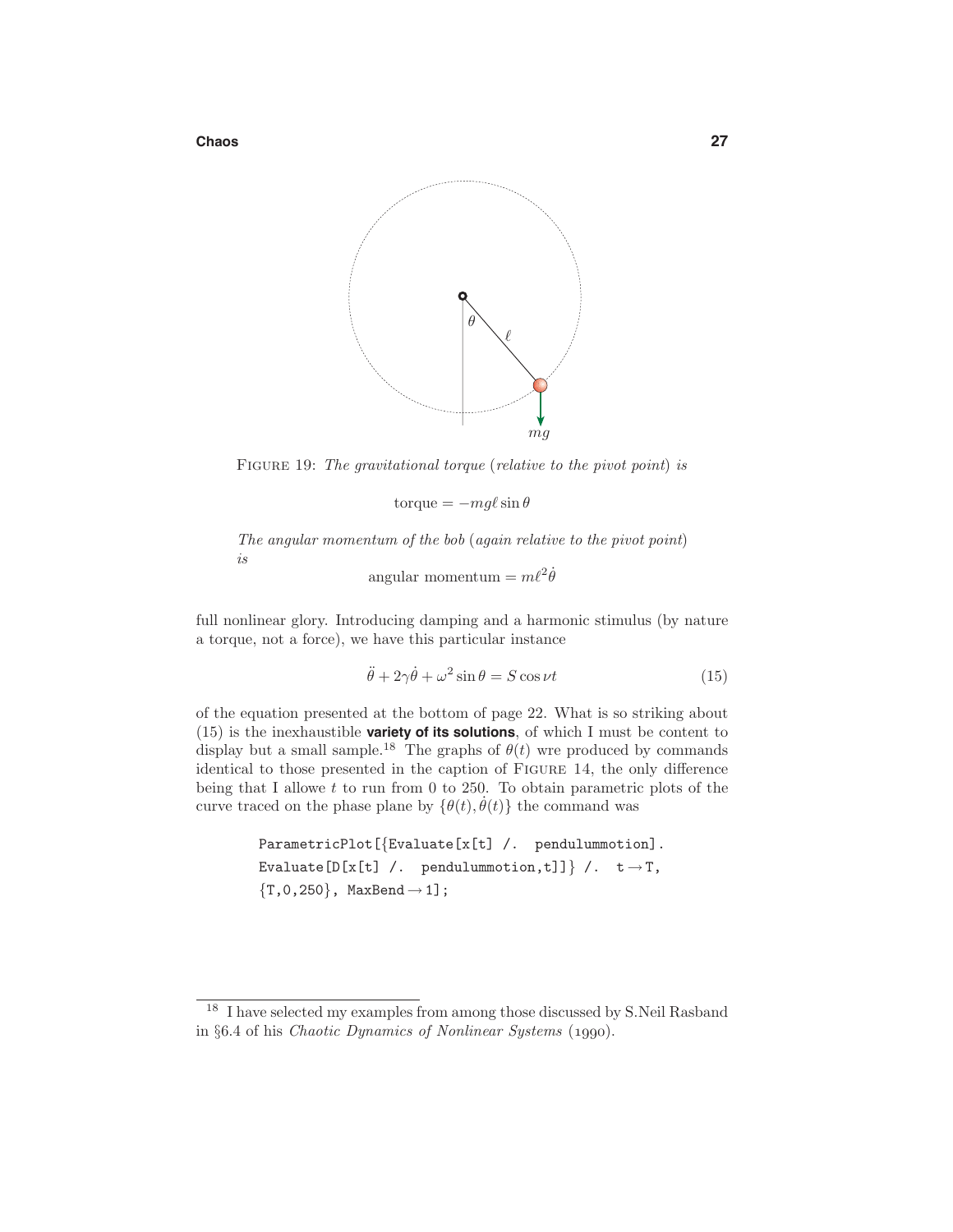

FIGURE 20: Above: a graph of  $\theta(t)$  in the case

 $\gamma = \frac{1}{10}$ *,*  $\omega^2 = 1$ ,  $S = 0.52$ ,  $\nu = 0.694$ ,  $\theta(0) = 0.8$ ,  $\dot{\theta}(0) = 0.8$ 

Below : the same data displayed as on the phase plane. The system has discovered a **period-3 limit cycle**.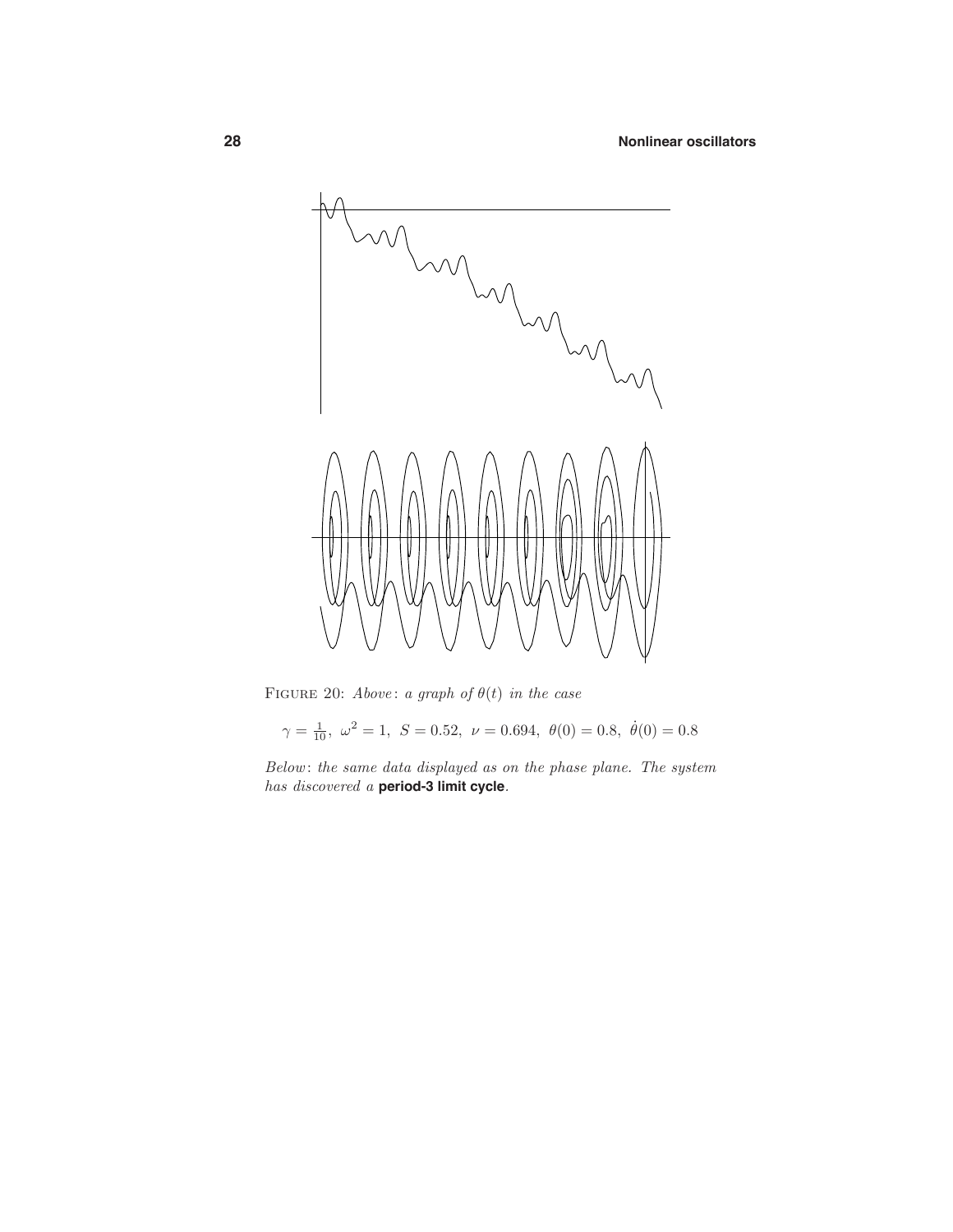**Chaos 29**



Figure 21: All parameters are the same as in Figure 20 except that the stimulus frequency has been adjusted  $\nu \mapsto 0.668$ . The system has discovered a **period-5 limit cycle**.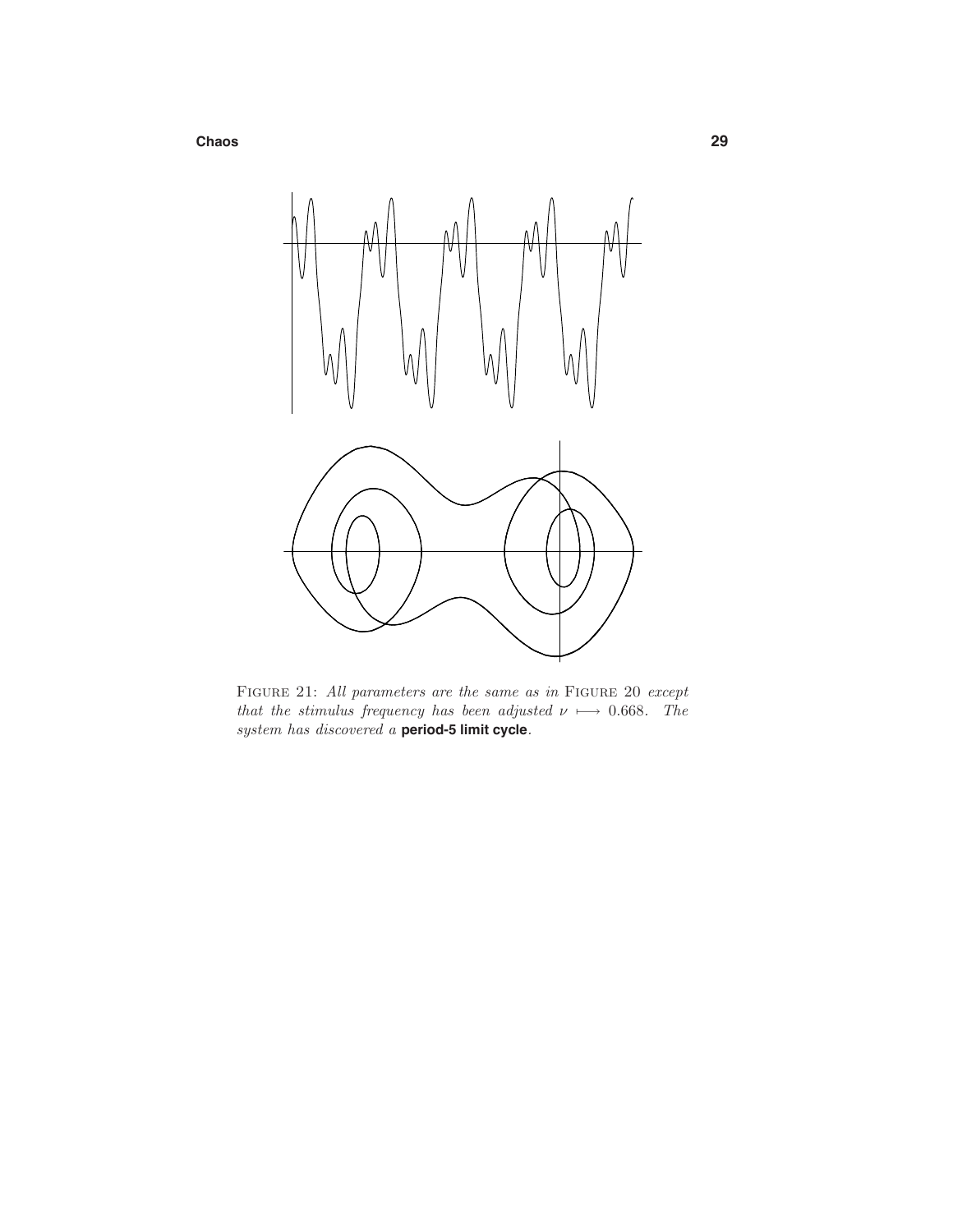

FIGURE 22: All parameters are the same as in FIGURE 21 except that the initial conditions have been adjusted

 $\theta(0) \longmapsto -0.8, \quad \dot{\theta}(0) \longmapsto 0.1234$ 

The system has discovered a **period-1 limit cycle**.